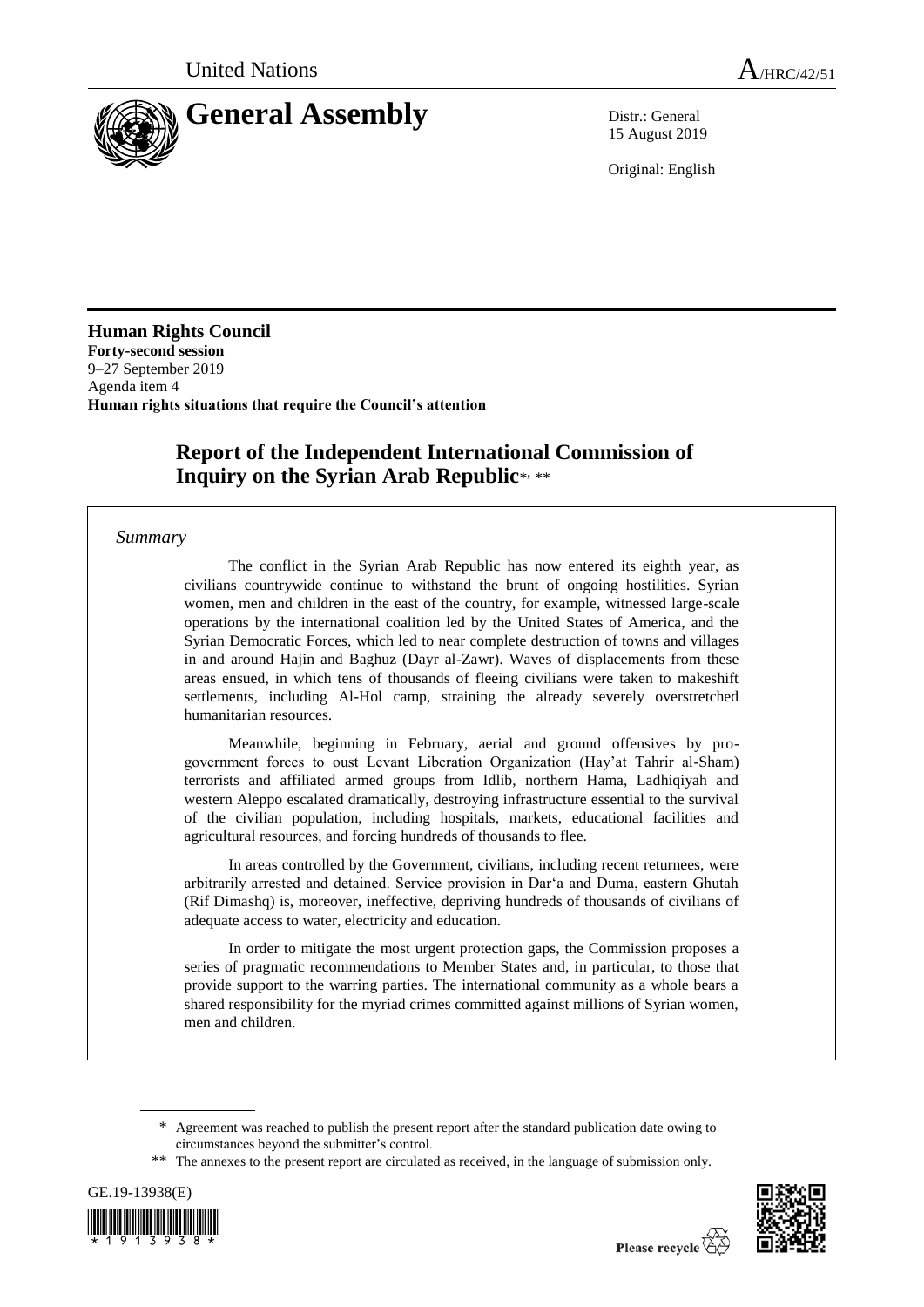# Contents

|         |                | Page |
|---------|----------------|------|
| Ι.      |                | 3    |
| П.      |                | 3    |
| III.    |                | 4    |
| IV.     |                | 6    |
|         | A.             | 6    |
|         | <b>B.</b>      | 8    |
|         | C.             | 11   |
| V.      |                | 11   |
|         | A.             | 11   |
|         | $\mathbf{B}$ . | 13   |
|         | C.             | 14   |
|         | D.             | 17   |
| VI.     |                | 18   |
| Annexes |                |      |
| I.      |                | 20   |
| П.      |                | 21   |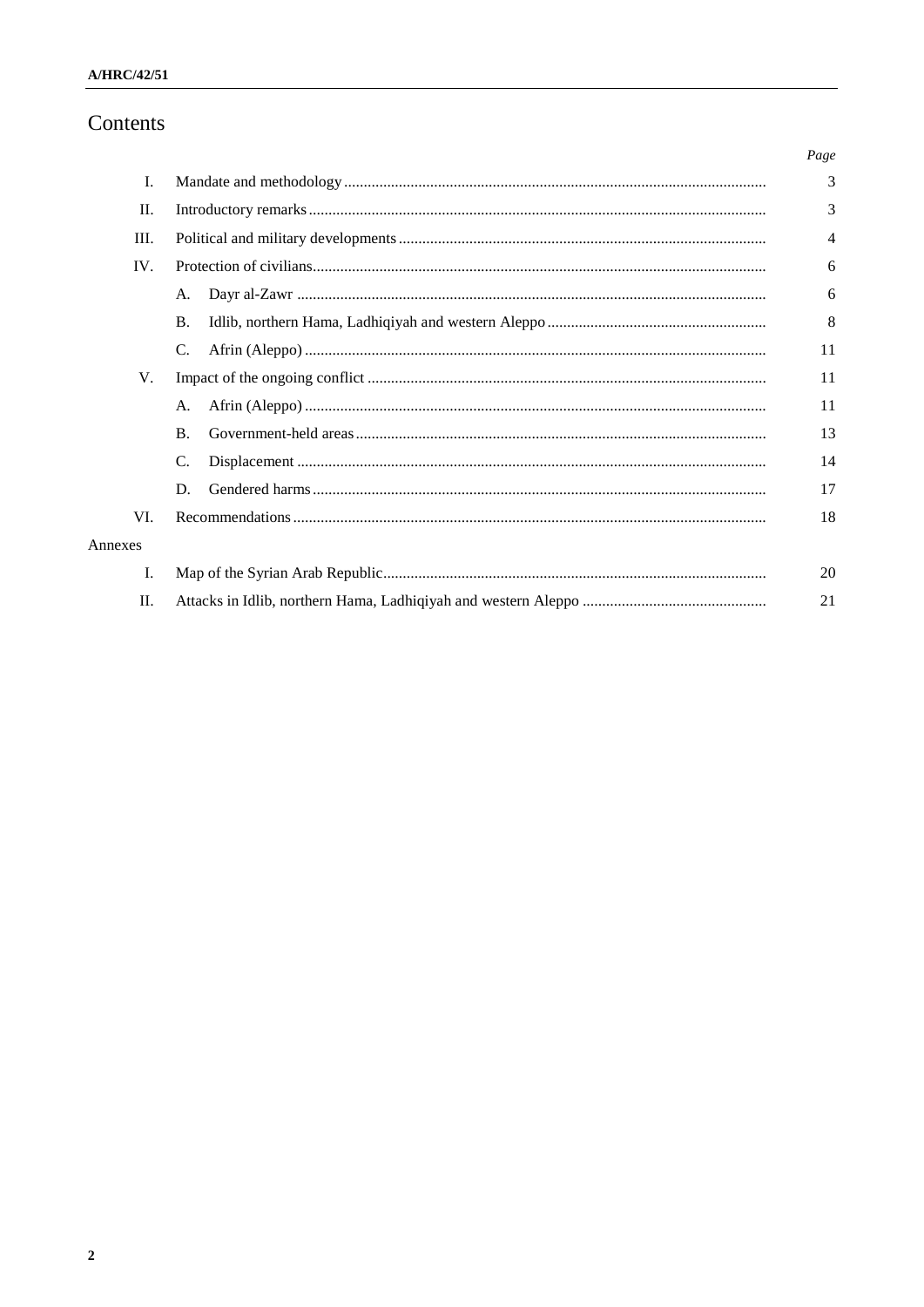# **I. Mandate and methodology**

1. In the present report, submitted to the Human Rights Council pursuant to its resolution 40/17, the Independent International Commission of Inquiry on the Syrian Arab Republic presents its findings based on investigations conducted from 11 January to 10 July 2019.<sup>1</sup> The methodology employed by the Commission was based on the best practices of commissions of inquiry and fact-finding missions.

2. The information contained herein is based on 291 interviews conducted in the region and from Geneva. The Commission collected, reviewed and analysed satellite imagery, photographs, videos and medical records. Communications from Governments and nongovernmental organizations were taken into consideration, as were United Nations reports.

3. The standard of proof was considered met when the Commission obtained and corroborated a reliable body of information sufficient for it to conclude that there were reasonable grounds to believe the incidents occurred as described and that violations were committed by the identified warring party. Protection concerns in relation to interviewees further affected the Commission's inquiry. In all cases, the Commission remained guided by the principle of "do no harm".

4. Since its inception, the Commission has been open to discussing its findings with the authorities of the Syrian Arab Republic, although its investigations remain curtailed by the denial of access to the country.

# **II. Introductory remarks**

5. For nearly eight years, the Commission has chronicled violations of international human rights law and international humanitarian law in the Syrian Arab Republic. Throughout this period, the Syrian conflict has generated myriad distinct conflict settings and, correspondingly, a variety of harsh realities for Syrian women, men and children. Violations differ in scale and manner from one region to another, depending on the actors waging campaigns in a given region and those having control of it. In many governorates, civilians continue to persevere despite enormous protection gaps. Those suffering the most belong to vulnerable groups, such as women, children, older persons, persons with disabilities and minorities.

6. As has been a hallmark of the conflict, civilians continue to bear the brunt of the ongoing hostilities, including in Idlib, northern Hama, Ladhiqiyah and western Aleppo. Indeed, combat operations escalated during the reporting period, destroying infrastructure essential to the survival of the civilian population, including hospitals, markets, educational facilities and agricultural resources and forcing hundreds of thousands to flee. Meanwhile, civilians in the east of the country (Dayr al-Zawr) witnessed the winding down of largescale military operations by the United States-led international coalition<sup>2</sup> and the Syrian Democratic Forces (SDF), which had led to the near complete destruction of towns and villages.

7. Waves of displacements ensued, in which tens of thousands fleeing the battle zones in Dayr al-Zawr sought refuge in makeshift settlements, straining the already severely overstretched humanitarian resources. The displacements have resulted not only in limited access to resources for civilians, but also an uneven distribution of services throughout the country. Furthermore, prolonged displacements remain unresolved, in particular in large camp settings, including Al-Hol, Ain-Issa, Al-Roj, Atma and Rukban camps, in which tens of thousands of civilians remain confined in desperate conditions amid wastelands.

<sup>&</sup>lt;sup>1</sup> The commissioners are Paulo Sérgio Pinheiro (Chair), Karen Koning AbuZayd and Hanny Megally.

<sup>&</sup>lt;sup>2</sup> In 2014, an international coalition of more than 60 Member States joined together to combat Islamic State in Iraq and the Levant (ISIL) through a variety of means, including air strikes.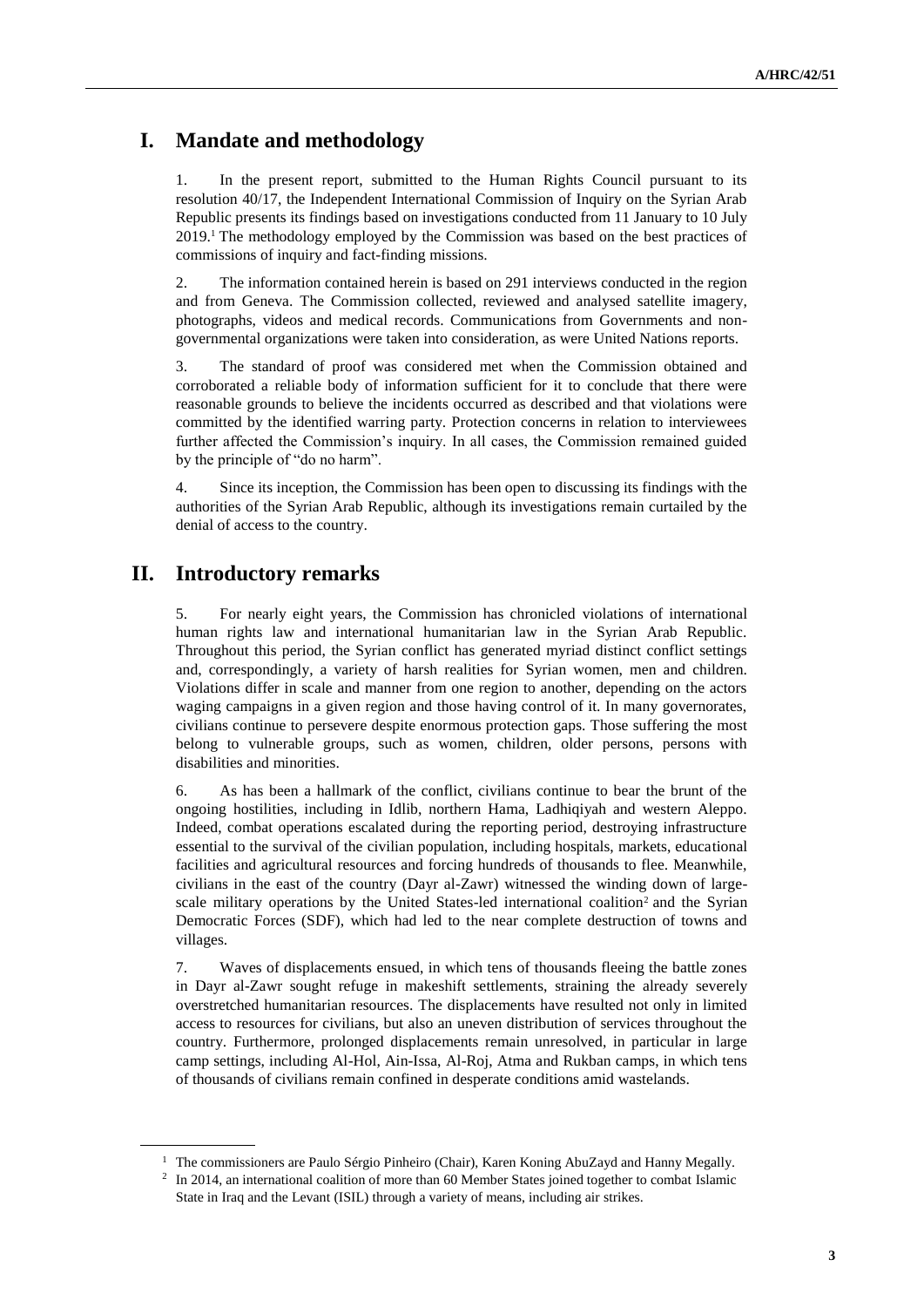8. Countless other Syrian women, men and children have endured persecution. In Idlib, for example, where Levant Liberation Organization (Hay'at Tahrir al-Sham) terrorists are operating, civilians continue to be unlawfully detained or kidnapped, and often, tortured for expressing political dissent. In government-controlled areas, civilians, including recent returnees, have been arbitrarily arrested and detained, harassed, mistreated and tortured.

9. While Syrians of all backgrounds have witnessed immense violence since the inception of the conflict, women, girls and boys remain disproportionally affected on multiple grounds. Syrian women are increasingly undertaking responsibilities beyond their traditional roles, while pre-established gender inequalities and the gendered harms that accompany them continue to undermine the enjoyment of their basic human rights. Furthermore, rapidly increasing instances of child marriage, child labour and forced recruitment serve as testimony to the negative coping mechanisms to alleviate the financial constraints. Access to civil documentation and birth registration also remain difficult, to the detriment of countless girls and boys countrywide, many of whom languish in camps for internally displaced persons without access to education.

10. Meanwhile, the scope and scale of arbitrary detentions, kidnappings and enforced disappearances, together with the destruction of vital infrastructure and the lack of effective service provision and civil documentation demonstrate that numerous challenges persist regarding the sustainable return of internally displaced persons and refugees (see A/HRC/40/70). To provide for the basic needs of returnees, support will be necessary for the rehabilitation of infrastructure.

11. In order to mitigate the most urgent protection gaps, government forces, armed groups and all parties to the conflict must facilitate unimpeded humanitarian access to civilians affected by fighting. Concerted, meaningful action must be taken by Member States, particularly those that provide support to the warring parties, as they bear a shared responsibility for the crimes committed against millions of Syrian women, men and children.

# **III. Political and military developments**

12. During the period under review, major military operations were limited mainly to two operational theatres, namely Idlib and Dayr al-Zawr Governorates. Elsewhere, countrywide insurgencies emerged, giving rise to general insecurity and low-intensity conflicts. Geopolitical tensions also continued and, in some situations, posed a threat to regional peace and security.

13. In Dayr al-Zawr, SDF with air support from the United States-led international coalition continued their campaign against the Islamic State in Iraq and the Levant (ISIL). Beginning on 15 January, after clashes in Al-Susah, SDF pushed ISIL forces south along the Euphrates River Valley to its last stronghold of Baghuz. As the military campaign reached its final phase, tens of thousands of civilians, including ISIL fighters and their families, fled the front line through humanitarian corridors and were transferred by SDF to Al-Hol camp in Hasakah Governorate. On 23 March, the SDF general commander, Mazloum Abdi, proclaimed the end of the territorial rule of ISIL in the Syrian Arab Republic.

14. During the period under review, Idlib, northern Hama, Ladhiqiyah and western Aleppo Governorates were embroiled in military escalation and a surge of violence against civilians. Despite the establishment of a demilitarized zone along this axis, pro-government forces sought to oust the Levant Liberation Organization and affiliated armed groups from the area.<sup>3</sup>

<sup>&</sup>lt;sup>3</sup> On 10 January 2019, the Levant Liberation Organization signed a ceasefire agreement with the National Front for Liberation, which halted all hostilities and allowed the Levant Liberation Organization and its affiliated "Salvation Government" to bring areas previously held by National Front for Liberation under its administrative rule.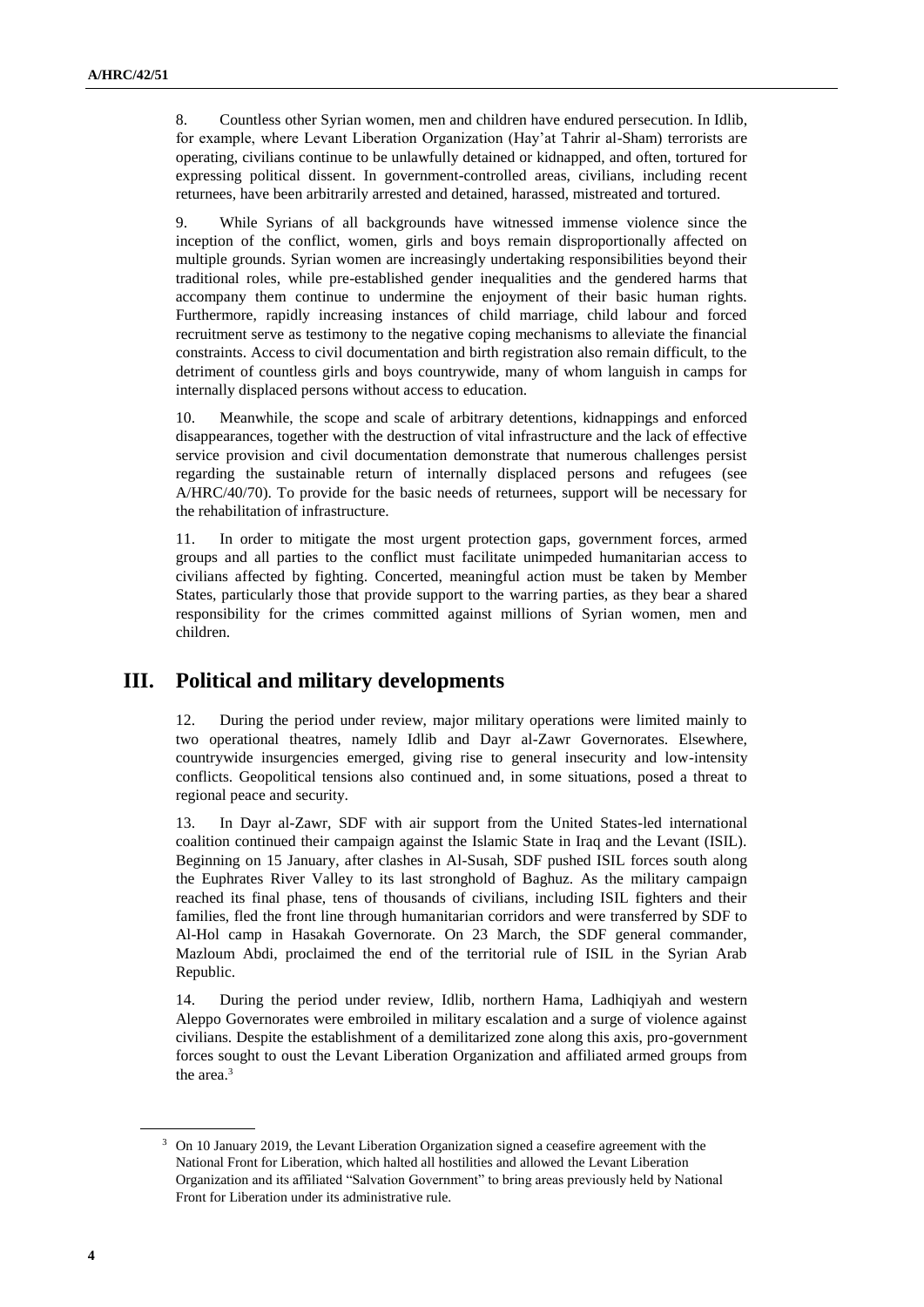15. In late April, the wave of clashes and aerial bombardments throughout the demilitarized zone reached its peak. Russian and Syrian warplanes targeted the positions of the Levant Liberation Organization and affiliated armed groups in the countryside surrounding Idlib and Hama, while the Levant Liberation Organization and Hurras al-Din<sup>4</sup> stepped up retaliatory attacks against government positions in Aleppo Governorate and the Humaymim Air Base (Ladhiqiyah). Early May witnessed the largest bombing campaign in the area in 15 months. The aerial campaign also enabled the Syrian army to advance in the south-western edge of the Idlib demilitarized zone, towards the strategic towns of Kafr Nabudah, Qalʻat al-Madiq and Huwayz. The Syrian army's advance slowed down on 26 May, when it took control of the disputed town of Kafr Nabudah. Meanwhile, air strikes targeting the towns of Kafr Nabudah, Khan Shaykhun, Ma'arrat al-Nu'man, Jisr al-Shughur and Saraqib persisted. Air strikes and ground shelling on villages and towns in northern Hama and southern Idlib damaged or destroyed critical civilian infrastructure. The military campaign of the pro-government forces against the Levant Liberation Organization and others continued throughout the reporting period.

16. Conflict dynamics in Afrin (Aleppo) also intensified in terms of armed violence and attacks against civilians. The so-called Syrian National Army consolidated its armed presence in the region, and established a formal security framework, with operation and coordination centres. In parallel, Kurdish insurgent groups, linked to the Kurdish People's Protection Units, such as Ghadab al-Zaytun and Afrin Liberation Forces, have engaged in asymmetric warfare against factions operating under the Syrian National Army.

17. Politically, tensions between the United States and Turkey continued over the former's support for SDF. In January, both countries began negotiations concerning Washington's proposal to establish a "safe zone" in flashpoint border areas in the north-east of the Syrian Arab Republic. The President of Turkey, Recep Tayyip Erdoğan, announced that his country had the right to create the proposed "safe zone" under the Adana Agreement signed between it and the Syrian Arab Republic in 1998.<sup>5</sup> The Russian Federation supported the announcement, while the Government of the Syrian Arab Republic claimed that reviving the deal depended on Ankara ending its backing of armed opposition actors and withdrawing its troops from the north-west of the Syrian Arab Republic.

18. In the south of the Syrian Arab Republic, discontent among residents has grown. Since the Government re-established its authority throughout the south of the country, secret police have launched a campaign of arrests targeting former opposition figures, which has sowed widespread fear. In Dar'a Governorate, tensions peaked in March when a new statue of former President Hafez al-Assad was erected. The protests spread to Tafas, triggering the deployment of additional Syrian army units to the area. In June, insecurity was accentuated after a rise in killings of former Free Syrian Army fighters and government soldiers, in addition to continuing protests against security forces.

19. On the political front, the new Special Envoy of the Secretary-General for Syria conducted his first trip to Damascus on 15 January, where he met the Deputy Prime Minister and Minister for Foreign Affairs, Walid al-Muallem, who expressed the Government's readiness to cooperate with the Special Envoy. On 28 February, the Special Envoy held his first Security Council briefing outlining the five goals for his engagement with Syrian, regional and international actors. <sup>6</sup> Despite the Special Envoy's diplomatic

<sup>4</sup> Hurras al-Din is an armed insurgent group allied with Al-Qaida.

<sup>5</sup> The Adana Agreement, signed on 20 October 1998, invites the Syrian authorities to fight against the Kurdistan Workers' Party on Syrian territory, and gives Turkey the right to intervene militarily in the Syrian Arab Republic.

<sup>&</sup>lt;sup>6</sup> The five goals for the Special Envoy's engagement with Syrian and regional actors consist of: (a) beginning and deepening a sustained dialogue with the Government of the Syrian Arab Republic and the opposition on building trust and confidence towards a safe, calm and neutral environment; (b) seeing more concrete action on detainees, abductees and missing persons through engagement with the Astana guarantors, Syrian parties and all concerned; (c) engaging a wide range of Syrians moving forward and involving them in the process; (d) convening a credible, balanced and inclusive constitutional committee as soon as possible; and (e) helping the international parties deepen their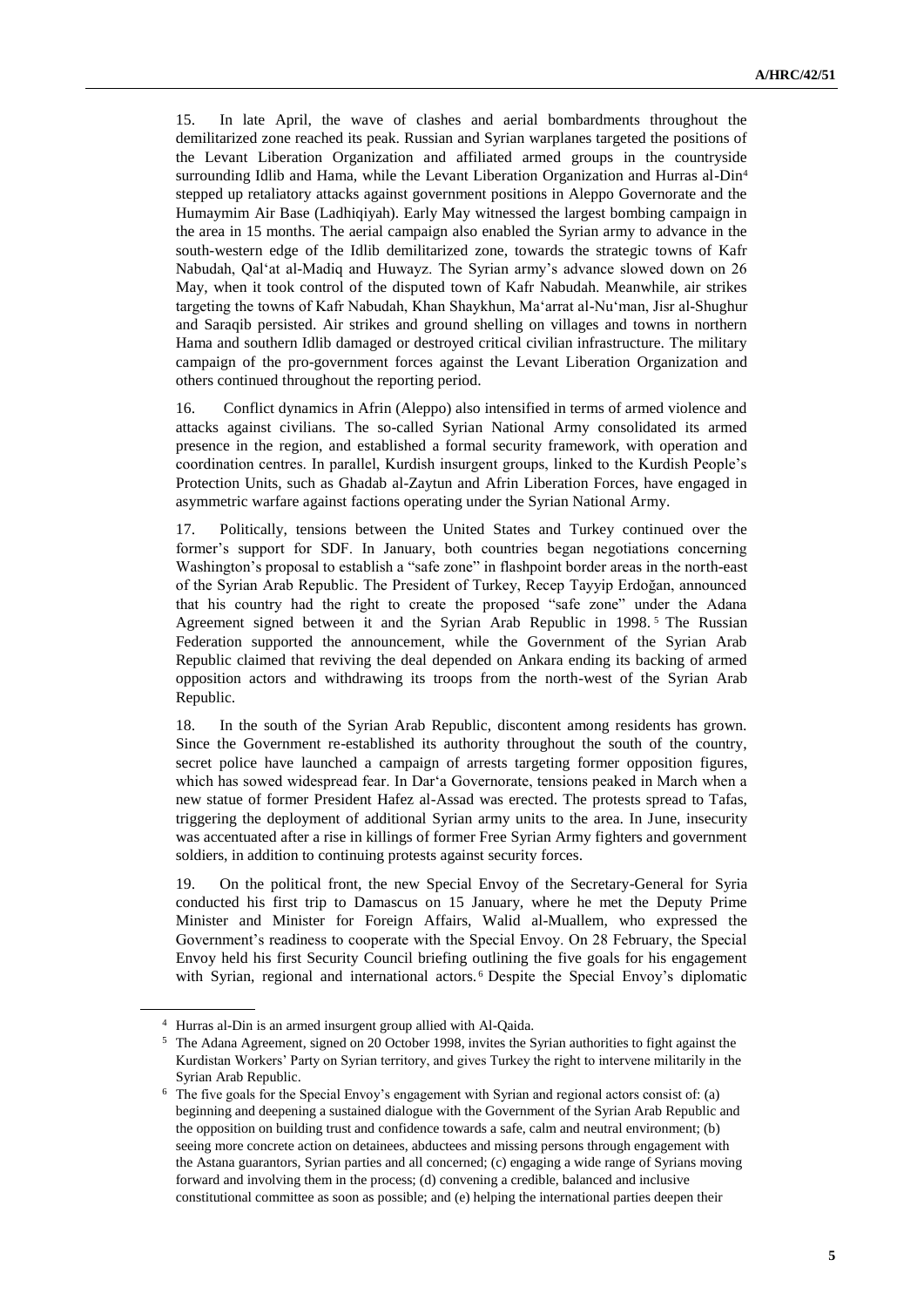efforts, no final agreement on the composition and the date of the first meeting of the constitutional committee has been found.

20. In another significant political development, the President of the United States, Donald Trump, called for the recognition of the sovereignty of Israel over the occupied Golan Heights. The Syrian Government, the Astana guarantors and the League of Arab States called such a move illegal. In its resolution 497 (1981), the Security Council declared that the Israeli decision to impose its laws, jurisdiction and administration in the occupied Syrian Golan Heights was null and void and without international legal effect.<sup>7</sup>

21. In the meantime, Israel continued to attack alleged Iranian and Hizbullah targets in the Syrian Arab Republic. During May and June, the Israeli Air Force stepped up attacks against pro-government positions in southern Quneitra and Homs in response to alleged rocket attacks from the Syrian Arab Republic. The Commission received reports of Israeli air strikes on 1 July on Damascus, Rif Dimashq and Homs Governorates, allegedly leading to civilian deaths and injuries (see S/2019/545).

22. In early July, the President of the Syrian Arab Republic, Bashar al-Assad, reshuffled the country's security apparatus. The changes covered the directors of the principal security services, including the Air Force Intelligence Directorate, State security and the criminal and political security services. Moreover, the Head of the National Security Bureau, Ali Mamlouk, was appointed Vice-President for Security Affairs.

23. Also in July, SDF signed an action plan with the Special Representative of the Secretary-General for Children and Armed Conflict to end and prevent the recruitment and use of children, as well as to identify and separate boys and girls within the group's ranks and to put in place protection and disciplinary measures related to child recruitment and use.

# **IV. Protection of civilians**

24. After more than seven years of brutal armed conflict, $\delta$  the most salient feature of the hostilities throughout the Syrian Arab Republic remains the wilful non-compliance with international law. Moreover, all warring parties continue to ignore or deny arbitrarily assurances of protection, including guarantees of sustained and unhindered humanitarian assistance to vulnerable civilian populations. Meanwhile, the deliberate targeting of civilian-inhabited areas and protected objects flared up during the period under review.

25. The Commission's findings clearly indicate that there are varying situations concerning the rule of law in the different areas of the country and that, in general, citizens still feel unsafe and unprotected by the State. For example, citizens are prone to abduction for ransom or for political gain, extortion and acts of retribution. Those who have lost their properties or their livelihoods have little recourse to justice, while those in detention risk illtreatment and, in some instances, execution.

## **A. Dayr al-Zawr**

26. Following the cessation of major military operations in Hajin (A/HRC/40/70, para. 16), the Commission continued to investigate the final stages of operation Al-Jazeera Storm, conducted by SDF with support from the international coalition. The campaign was directed against the remaining ISIL pockets in areas south of Hajin, in particular in and around Baghuz. Throughout the operations, battles were characterized by hundreds of coalition air strikes, heavy artillery bombardment by SDF, coalition forces and Iraqi forces

own dialogue towards the common purpose of a credible and sustainable political settlement of the Syrian conflict that can enjoy international legitimacy. See Security Council briefing on the Syrian Arab Republic by the Special Envoy, 28 February 2019. Available at https://dppa.un.org/en/securitycouncil-briefing-syria-special-envoy-geir-o-pedersen.

<sup>7</sup> See also General Assembly resolution 73/100.

<sup>&</sup>lt;sup>8</sup> The Commission first determined the existence of a non-international armed conflict in the Syrian Arab Republic beginning in February 2012 (see, e.g., A/HRC/21/50).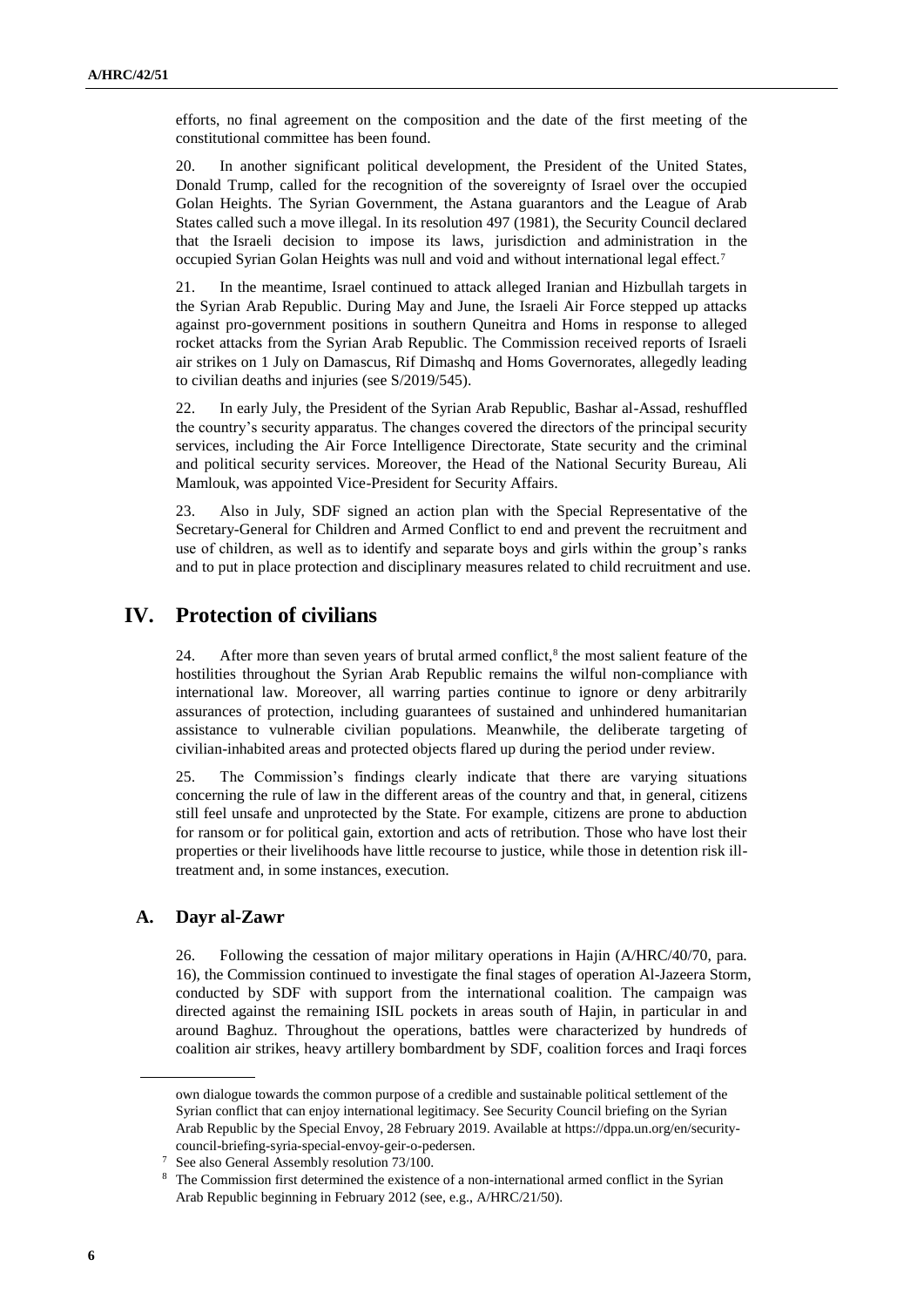through cross-border operations, as well as, on occasion, shelling originating from territory controlled by the Government of the Syrian Arab Republic. Entrenched in fortified bases and among hundreds of civilians, including women and children, ISIL elements responded with anti-tank guided missiles, sniper fire and vehicle-born improvised explosive devices.

27. The Commission continued its investigations into a series of air strikes carried out by the United States-led international coalition during operation Al-Jazeera Storm (A/HRC/40/70, para. 49), which resulted in a high number of civilian casualties. For example, on 3 January at approximately 7.30 a.m., a series of air strikes hit a single-floor residential building and its immediate vicinity. The building was positioned more than a kilometre east of the centre of Sha'fah, south of Hajin. Analysis of the impact site, including the crater, in conjunction with witness statements describing the launching of rockets from a jet fighter, led the Commission to conclude that an air strike had been the cause of the damage.<sup>9</sup>

28. The strike killed 16 civilians, including 3 women, 1 man, 3 boys and 9 girls. The majority of children killed were aged 5 years or less, with the youngest victim being a 2 month-old infant. Fourteen victims belonged to the same family, while two additional victims were relatives staying at the house. Two boys survived the attack, sustaining injuries.

29. Witness statements, satellite imagery and video material received and reviewed by the Commission confirmed the targeted object had been an isolated building on the outskirts of Sha'fah, hundreds of metres from the next cluster of residential buildings and positioned off the main roads. While interviewees confirmed the presence of ISIL terrorists in Sha'fah itself, the Commission found no indication of any ISIL presence or military target in the wider area of the building struck at the time of the attack.

30. The Commission recalls numerous previous attacks by the United States-led international coalition that resulted in death or injury to civilians. <sup>10</sup> Furthermore, the Commission notes the isolated location of the targeted object, the high number of civilian casualties who were overwhelmingly children and the specific statements of eyewitnesses indicating the exclusive presence of civilians at the scene of the incident, all coinciding with the apparent absence of a military target in the area of the attack.

31. The evidence obtained regarding this incident indicated that international coalition forces failed to employ the necessary precautions to discriminate adequately between military objectives and civilians. The Commission finds that there are reasonable grounds to believe that international coalition forces may not have directed their attacks at a specific military objective, or failed to do so with the necessary precaution. Launching indiscriminate attacks that result in death or injury to civilians amounts to a war crime in cases in which such attacks are conducted recklessly.<sup>11</sup>

32. Towards the end of January, SDF advancement was decelerated due to the large presence of civilians, often consisting of wives and children of ISIL fighters who were fleeing the combat zone. To illustrate the point, the Commission received reports of an air strike in the early hours of the morning of 29 January, which allegedly killed at least one man, four women and three boys. The attack struck the Moshan area of Baghuz Tahtani, where a crowd of civilians had gathered to leave the town.

<sup>9</sup> Between 30 December 2018 and 12 January 2019, the Combined Joint Task Force (Operation Inherent Resolve) conducted 575 strikes consisting of 1,147 engagements in the Syrian Arab Republic, see www.centcom.mil/MEDIA/PRESS-RELEASES/Press-Release-View/Article/1734375/january-15-cjtf-oir-strike-summary-dec-30-2018-jan-12-2019.

<sup>10</sup> A/HRC/37/72, para. 39, and annex IV (paras. 7–11); and A/HRC/40/70, paras. 46–48.

<sup>&</sup>lt;sup>11</sup> For the *mens rea*, see, e.g., International Tribunal for the Prosecution of Persons Responsible for Serious Violations of International Humanitarian Law Committed in the Territory of the Former Yugoslavia since 1991, *Prosecutor v. Stanislav Galić*, Case No. IT-98-29-T, judgment of 5 December 2003, para. 54. Cf. Jean-Marie Henckaerts and Louise Doswald-Beck, *Customary International Humanitarian Law – Volume I: Rules* (Geneva, International Committee of the Red Cross; Cambridge, United Kingdom, Cambridge University Press, 2005), rule 156.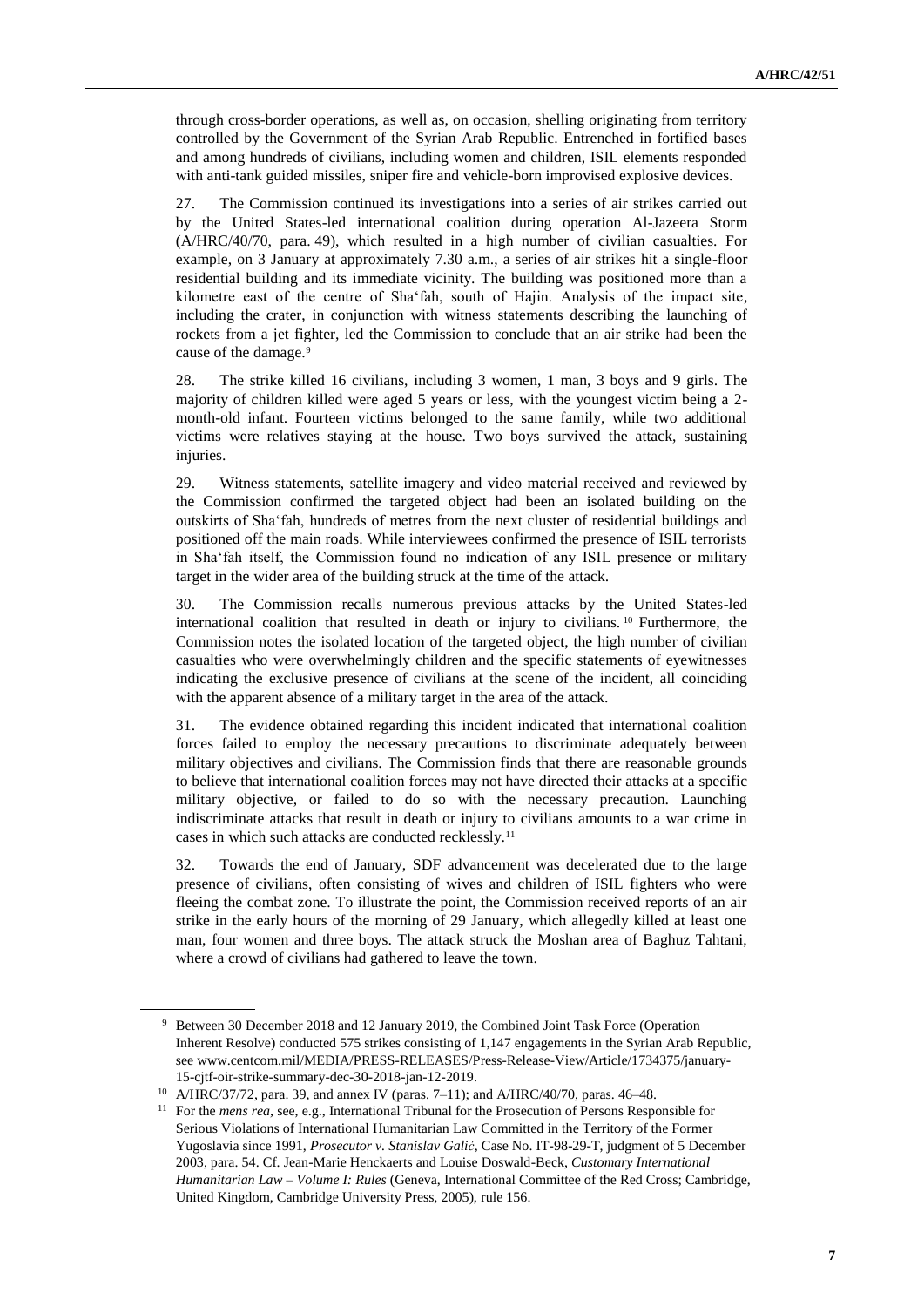33. On 9 February, SDF announced the advent of decisive battles centred around Baghuz. At that point, and while estimates vary considerably, several hundred ISIL fighters and up to one thousand civilians remained in the enclave after thousands of civilians, mostly women and children, had fled the area towards Al-Hasakah Governorate (see para. 81 below). After weeks of intense fighting and the near complete destruction of Baghuz, on 23 March SDF announced the full liberation of operational areas from ISIL.

34. In addition to front-line battles, the Commission received several accounts of night raids carried out by SDF with the aerial support of helicopter gunships provided by international coalition forces, which killed and injured civilians. For example, on 4 January 2019 at approximately 1.00 a.m., a night raid in SDF-controlled Kashmah village killed up to eight civilians including five men, two women and one boy, and further injured one man and one girl. While the exact unfolding of events is still under investigation, accounts received by the Commission suggest an exchange of fire between some villagers and SDF with the support of helicopter gunships, which led to the killing of several villagers. The local community perceived the raid as an attack on fellow tribal members, while SDF claim that they responded to fire from ISIL elements in the village. The Commission received information and supporting documentation that, on 27 January, a settlement of \$80,000 was offered by SDF to the family members of the deceased.

35. In another incident on 25 April, at approximately 1.00 a.m., interviewees described how two helicopters circling over Al-Daman village warned, using loudspeakers, the inhabitants of the village not to leave their homes, and that non-compliance would cause forces to open fire. Witnesses described how a voice over a loudspeaker ordered the female family members of a certain house to leave it, resulting in two women and two girls leaving the house and being handcuffed. Afterwards, the men from the house were ordered to leave. While the exact unfolding of events is under investigation, three men and one pregnant woman, all reportedly unarmed, were subsequently shot by SDF. The following day, villagers protested against SDF and reportedly burned down SDF checkpoints.

36. On 8 May, at approximately 1.00 a.m., a night raid by SDF, supported by international coalition air power, was conducted in the Al-Katif neighbourhood of Shahil, under SDF control. Reports received by the Commission described how, despite warnings given through loudspeakers, three men left their homes and were subsequently shot. Reportedly, this led to an exchange of fire when enraged residents of the town began to engage with SDF. The operation, which killed six men and injured another, infuriated residents and sparked major protests the following day, resulting in the accidental killing of a man when SDF fighters fired warning shots in the air near a checkpoint.

37. In addition to above-mentioned incidents, local residents have protested against widespread corruption, extortion, the lack of services and security, and the abuse of power by SDF commanders and fighters throughout Dayr al-Zawr Governorate. The present situation, which is further aggravated by the continued presence of ISIL, has left the civilian population in dire humanitarian conditions, with limited access to health, education and basic services. The Commission notes with concern that, since the cessation of operations by SDF and the international coalition, a degraded and dispersed ISIL force participates in low-level insurgency, conducting numerous attacks and assassinations throughout Dayr al-Zawr Governorate.

38. The foregoing incidents indicate that all feasible precautions have not been taken by SDF and the international coalition forces in its supporting role – in both the planning and implementation phases of operations – to avoid or minimize harm to civilians, in violation of international humanitarian law.

### **B. Idlib, northern Hama, Ladhiqiyah and western Aleppo**

39. The September 2018 agreement between the Russian Federation and Turkey to form a demilitarized zone comprising areas of Idlib, northern Hama, Ladhiqiyah and western Aleppo offered the hope that a stalemate would materialize. Instead, hostilities in the zone escalated in two major waves, first in mid-February and then again at the end of April. At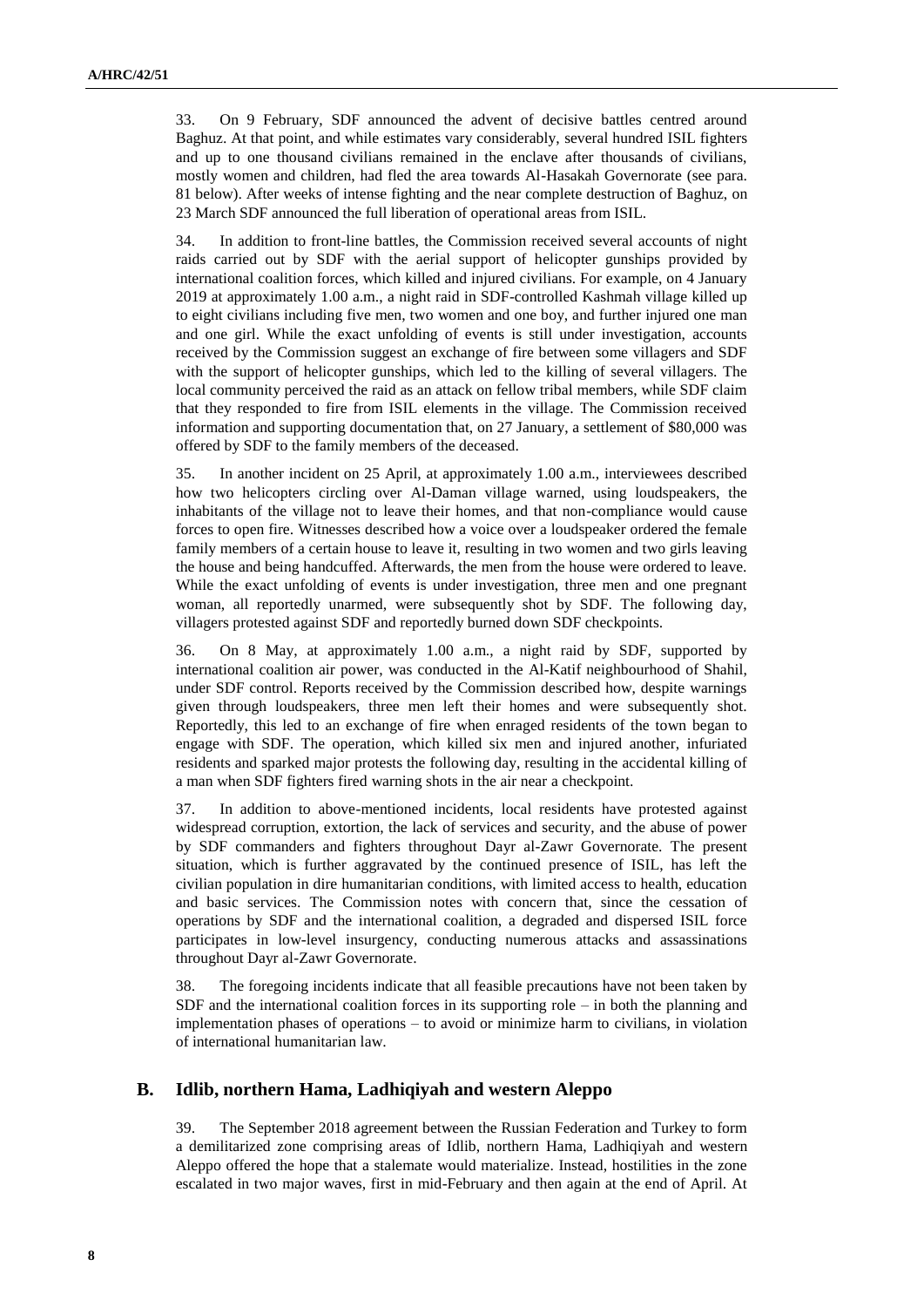the time of writing, both aerial and ground offensives throughout the demilitarized zone continue with devastating effects.<sup>12</sup>

40. Between February and July, members of the Levant Liberation Organization and Jaysh al-Izza militants situated in the demilitarized zone launched a barrage of rockets towards government-held areas in the countryside surrounding Aleppo and Hama, in attacks that terrorized, killed and maimed scores of civilians (see, e.g., S/2019/462). Levant Liberation Organization terrorists simultaneously employed unmanned aerial vehicles (or "drones") to attack the military positions of pro-government forces in Ladhiqiyah Governorate, including the Humaymim Air Base.<sup>13</sup>

41. On 7 April, for example, members of the Jaysh al-Izzah armed faction positioned on the Ghab plain (northern Hama) launched rockets towards Masyaf district (Hama), striking the National Hospital. The attack killed 6 civilians, including a child, and injured some 20 others, including medics, patients and children. A second rocket simultaneously struck a private home next to the National Hospital.

42. Similarly, on 16 June, at approximately 11.00 p.m., Levant Liberation Organization terrorists based in Khan Toman (Aleppo) launched at least a dozen 120 mm Grad rockets towards Al-Wadihi village located in the southern countryside around Aleppo. The attack killed 13 civilians including 4 women, 5 men and 4 children, all of whom were celebrating a wedding at the time.

43. The foregoing attacks were characterized by indiscriminate, indirect artillery fire into densely populated civilian areas, with no apparent legitimate military objective, the effect of which terrorized the inhabitants of the countryside surrounding Hama and Aleppo. In each instance, there are reasonable grounds to believe Jaysh al-Izzah and Levant Liberation Organization militants committed the war crime of launching indiscriminate attacks resulting in the death or injury of civilians,<sup>14</sup> as well as the war crime of intending to terrorize civilians living under government control.<sup>15</sup>

44. To oust the Levant Liberation Organization and its affiliates from the demilitarized zone, government forces launched concerted aerial offensives in mid-February, beginning in Ma'arrat al-Nu'man district (Idlib). In early March, and in response to attacks against Humaymim Air Base, the Russian Aerospace Forces joined the campaign. Shortly thereafter, hundreds of thousands of civilians throughout the demilitarized zone and its environs were caught in a devastating human rights and humanitarian catastrophe, as progovernment forces began striking dozens of hospitals, educational facilities, markets, schools, bakeries and agricultural lands. By mid-May, up to 200,000 civilians were displaced from the demilitarized zone, while 15 health facilities, 16 schools and three settlements for internally displaced persons reportedly were affected by hostilities.

45. For example, on 9 March, between approximately 6.40 and 8.30 p.m., government forces carried out an aerial attack in northern Saraqib, launching four missiles, which caused damage to Al-Hayat women's and children's hospital, a blood bank and an ambulance response unit providing services to approximately 80,000 residents. Al-Hayat hospital was included in the United Nations deconfliction mechanism and the progovernment forces were aware of its coordinates at the time of the attack. One witness described that, at around 6.40 p.m., a first missile struck a residential area in the vicinity of the hospital, killing one man and one girl. Minutes later, a second missile hit a blood bank in northern Saraqib, located some 300 metres from Al-Hayat hospital, damaging vital equipment and medical supplies and rendering the building unusable for at least four days.

<sup>&</sup>lt;sup>12</sup> Upon capturing dozens of towns and villages from rival armed groups in January 2019 (see A/HRC/40/70), Levant Liberation Organization terrorists assumed control over more than 90 per cent of Idlib Governorate, alongside adjacent strips of northern Hama and western Aleppo.

<sup>&</sup>lt;sup>13</sup> While the Commission was unable to determine which side first attacked the other, the presence of the Levant Liberation Organization and their heavy weapons in the demilitarized zone was, in and of itself, in violation of the terms of the memorandum on the stabilization of the situation in the Idlib deescalation area signed by the Russian Federation and the Turkey in Sochi on 17 September 2018.

<sup>14</sup> See Henckaerts and Doswald-Beck, *Customary International Humanitarian Law*, rule 156.

<sup>15</sup> *Prosecutor v. Stanislav Galić*, Case No. IT-98-29-A, judgment of 30 November 2006, paras. 99–109.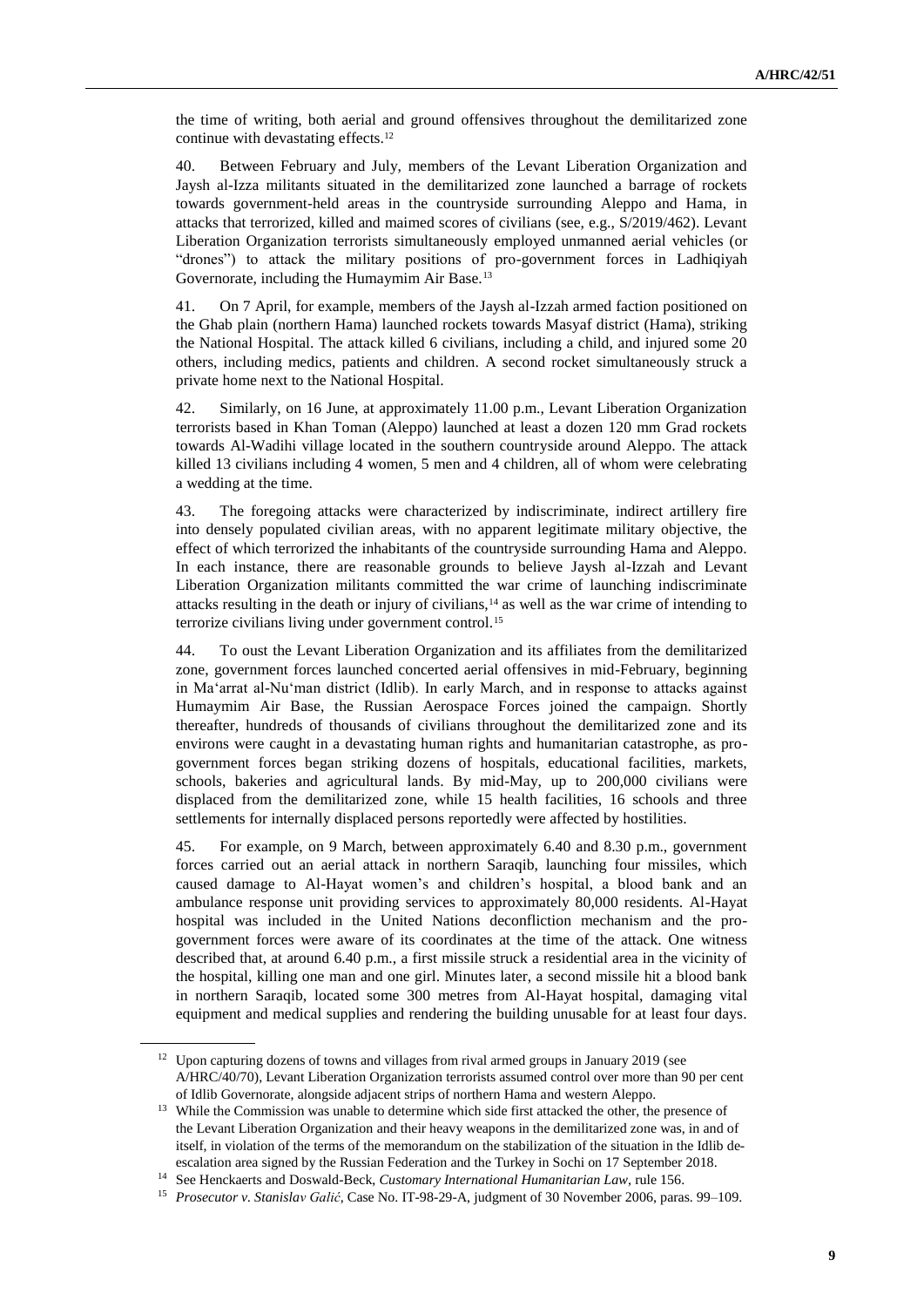Approximately 20 minutes later, in anticipation of further attacks, patients at Al-Hayat hospital were transferred to an underground shelter, in which they remained for 30 minutes before being evacuated. During the evacuation, between 7.00 and 8.00 p.m., a third missile struck the main entrance of Al-Hayat hospital, damaging a generator and vital medical equipment. Some 15 to 30 minutes later, a fourth missile struck an ambulance response unit located less than 1 kilometre from Al-Hayat hospital, damaging its walls and windows and injuring a male staff member (see annex II for a detailed description of a series of other attacks).

46. A second escalation of violence by pro-government forces began in northern Hama and Idlib Governorates on 29 April. Approximately one week later, on 5 May, progovernment forces carried out air strikes against at least three hospitals in Idlib: a "deconflicted" cave hospital in Haas, the "deconflicted" Orient hospital, and Al-Sham hospital in Kafr Nubl.

47. On 14 May, at around 7.00 p.m., pro-government forces airdropped between two and four missiles on a fish market and primary school for girls in Jisr al-Shughur. Eyewitnesses described how at least three missiles had been airdropped on the market, largely destroying commercial shops and market stands, while bodies were scattered throughout the affected area. The attack killed at least eight civilians, including seven men and a 3-year-old girl, while injuring eight other persons.

48. Witnesses interviewed by the Commission recalled that, a few minutes after the first strike, a second missile hit nearby Abdul Rahman al-Naser primary school for girls, destroying its walls, the administration office, as well as the school bookshop and playground. One witness described how, earlier in the morning on that day, teachers had interrupted the distribution of diplomas due to the increased number of reconnaissance aircraft circling over the town. Moreover, during the period under review, the Commission received credible information that some 70 schools in the demilitarized zone of Idlib had been destroyed or damaged by hostilities, depriving over 200,000 pupils from receiving formal education.

49. Alongside dozens of attacks against civilian infrastructure, including specially protected objects, the Commission notes with grave concern that tens of thousands of hectares of vital crops and farmland in the demilitarized zone were set on fire during the period under review. Satellite imagery reviewed by the Commission showed fields, orchards and olive groves burning throughout the region, including those used to harvest crops, such as barley, wheat and vegetables. Investigations are ongoing.

50. In late May and into early June, pro-government forces carried out attacks using incendiary weapons in southern Idlib. For example, pro-government forces launched attacks in Khan Shaykhun on 25 and 26 May, which began at approximately 11.30 p.m. and continued after midnight. The closest front lines to Khan Shaykhun at the time were in Suran and Kafr Nabudah, both located some 12 kilometres away. Due to attacks against civilian infrastructure and those on agricultural land, tens of thousands of civilians had fled Khan Shaykhun by July.

51. Hundreds of civilians have been killed in the north-west of the Syrian Arab Republic since the beginning of 2019. In addition to the deaths and injuries, at least 330,000 women, men, and children had been displaced by the end of June to different communities in Idlib, western Aleppo and Hama Governorates. Civilians fled to overcrowded areas in which resources were already scarce, further stretching the limited relief capacities of the humanitarian organizations. Others, unable to secure a place in camps such as Atma camp near the border with Turkey, were left without shelter and subsequently forced to seek refuge under olive trees nearby. Approximately 50,000 civilians from the demilitarized zone are currently stranded, the majority of whom are women and children who subsist without adequate access to food, medicine or sanitary services.

52. The above pattern of attack strongly suggests that pro-government forces systematically targeted medical facilities. Such attacks may amount to the war crime of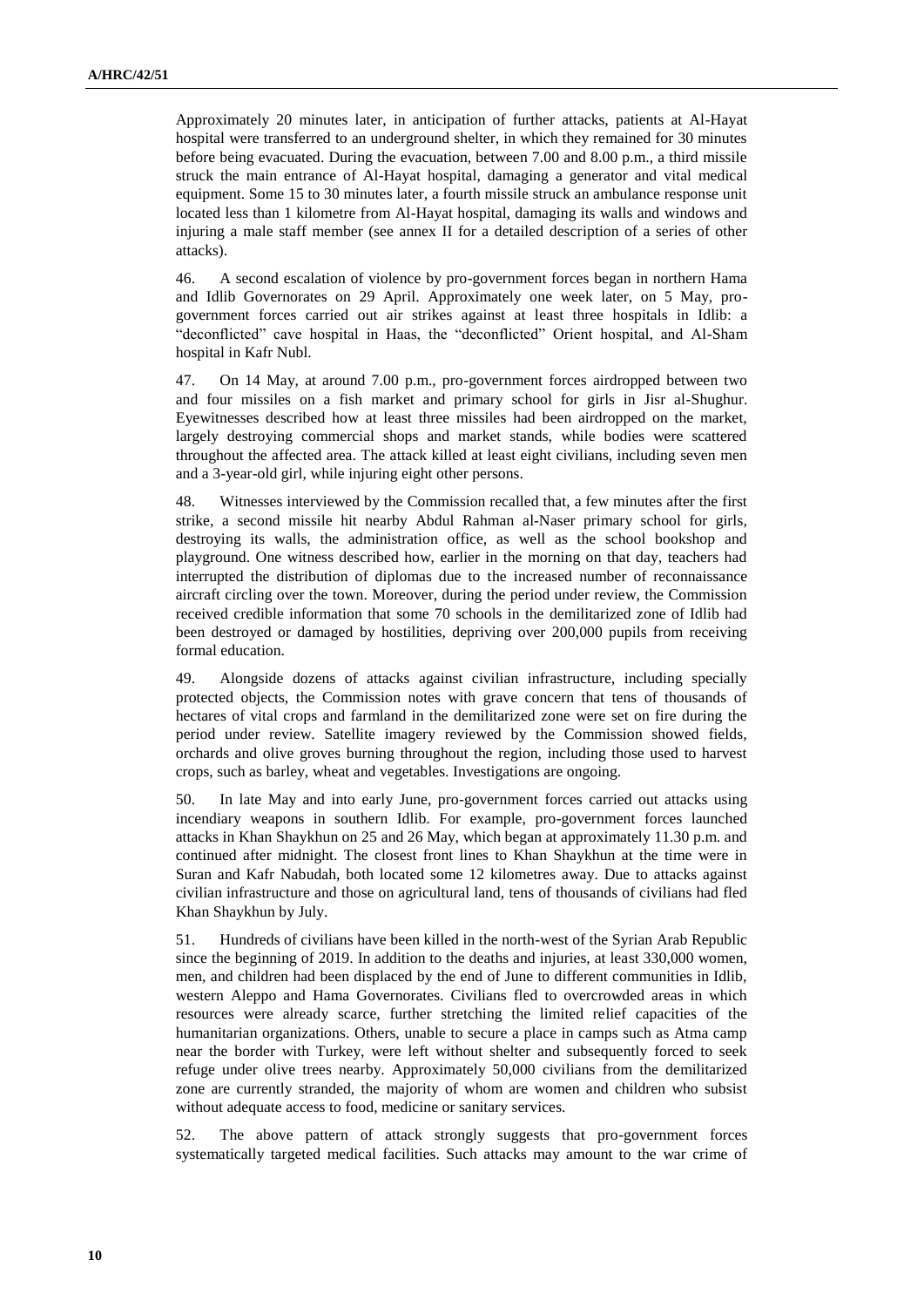deliberately attacking protected objects and intentionally attacking medical personnel.<sup>16</sup> Moreover, a palpable fear of violence and duress, caused by the persistent shelling of civilian-inhabited areas and the targeting of specially protected objects in the demilitarized zone, was documented. Indeed, residents recalled keeping their lights off and restricting their movements due to the fear of aerial attacks, creating an environment in which civilians were left with no choice but to flee.

53. The Commission has noted a number of fires affecting agricultural crops, which are indispensable to the survival of the civilian population. In some cases, the fires may have been the result of the use of incendiary weapons by pro-government forces in the vicinity of agricultural areas. Investigations are ongoing.

54. The Commission notes with grave concern that the civilians of Idlib Governorate have also suffered from persecution over the past year. Previously, the Commission had found that Levant Liberation Organization terrorists had perpetrated the mass arbitrary detention of political dissenters.

## **C. Afrin (Aleppo)**

55. Overall, security conditions within Afrin and adjacent districts remained dire throughout the reporting period. While infighting between rival armed groups persisted in 2019, a formal security structure under the so-called Syrian National Army framework, comprising most Olive Branch factions, had consolidated control over the region (A/HRC/40/70, para. 35). The armed factions within this framework have de facto carved up the province in geographic zones of influence. Local residents consistently described chaotic security conditions, a general absence of the rule of law and repeated cases of kidnappings, abductions, torture, extortion and assassinations. Such human rights violations by Syrian National Army factions during the period under review have followed a persistent and clearly discernible pattern.

56. The security situation was further exacerbated by an insurgency campaign directed against the Turkish presence and supporting armed factions in the north-west of the country, primarily fought by Kurdish insurgent actors linked to the Kurdish People's Protection Units operating out of Tall Rif'at and the surrounding areas.

57. Civilians were regularly caught in the crossfire of rival factions or insurgent activity, or directly subjected to flagrant human rights violations. For example, on 28 May in Jindayris, a 35-year-old husband and father of three girls and one boy died while standing outside his shop during an exchange of fire that had erupted between two armed groups operating under the Syrian National Army.

58. While Afrin district witnessed a series of bomb attacks during the reporting period, a major incident on 2 June in the town of I'zaz caused the death of at least 13 civilians, including 8 men, 2 women and 3 boys, while injuring 15 others. At around 9.45 p.m., a time when the so-called Kurdish market was heavily crowded with residents leaving a nearby mosque following the end of evening prayers, a car bomb exploded at the market killing and injuring a large number of civilians.

# **V. Impact of the ongoing conflict**

## **A. Afrin (Aleppo)**

59. Throughout Afrin, the dire security situation continued to foster an environment in which human rights abuses were committed, including abductions and kidnappings, often for a combination of economic, political and security reasons. The victims of abductions by

<sup>16</sup> A/HRC/27/60, paras. 109–111; A/HRC/33/55, paras. 42–65; and A/HRC/34/64, paras. 30–40. On 3 May 2016, moreover, the Security Council adopted resolution 2286 (2016), condemning attacks on medical facilities and personnel in conflict situations.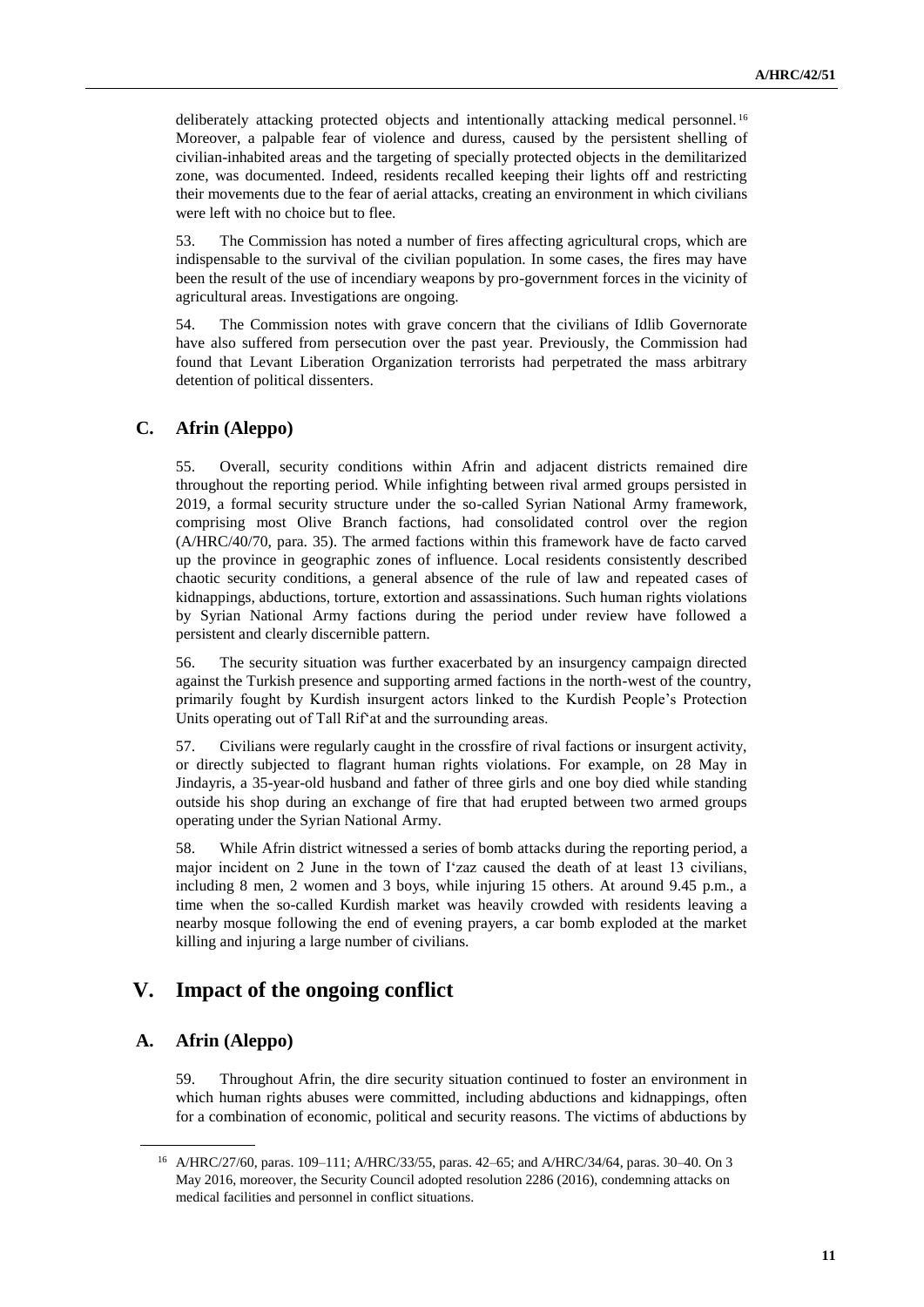armed groups and/or criminal gangs were often of Kurdish origin, as well as civilians perceived as being prosperous, including doctors, businesspersons and merchants. Victims regularly disappeared when travelling, primarily at checkpoints, or were abducted from their homes at night. For example, the Commission documented a case in which, on 13 May, two men and a child with intellectual disabilities had been kidnapped by an armed group when travelling from Afrin to I'zaz. One of those abducted was reportedly found dead a few days later displaying signs of torture, while the kidnappers demanded a ransom of \$10,000 for the remaining abductees. Accounts received by the Commission indicated that the second man was discovered dead 40 days after the incident, also with visible signs of torture; thereafter, the remains of the child were found.

60. Individuals, including activists openly critical of the armed groups and those perceived to be supporters of the former administration, were regularly arrested, detained, tortured and extorted. For example, one interviewee described that, after his arrest by an armed group in January, he had suffered severe beatings and burns while in detention, until the sum of \$600 had been paid for his release. In another case in February, one journalist was arrested by an armed group in Afrin, and was accused of sharing information with foreign news agencies. He was severely beaten during his interrogation.

61. Residents stated to the Commission that recent waves of arrests were perceived by the local population as designed primarily to generate financial income for armed groups. In this regard, the Commission received reports that young men arrested on suspicion of being affiliated with Kurdish structures were forced to pay a fine of \$400 in order to be released.

62. Displaced civilians returning to Afrin have been frequently barred from accessing their property if it had been appropriated by members of armed groups and their families. Others were required to pay up to several thousand dollars to have their goods and vehicles returned to them after they had been stolen (see also A/HRC/39/65, para. 29). Reports received by the Commission indicate that farmers were forced to pay "taxes" in order to cultivate their lands. Olive farmers were similarly required to cede a certain percentage of their harvest as "taxes" to armed groups. Furthermore, the Commission received several reports regarding the pillaging of historical and archaeological sites by armed groups, including Tel Jenderes. These reports are under investigation.

63. Reports received by the Commission also indicated that, particularly in areas under the control of armed factions following extremist ideologies, <sup>17</sup> severe restrictions on women's rights had been imposed in recent months. Violations include the imposition of strict dress codes for women and girls and limitations on freedom of movement. At the same time, women and girls were harassed by armed group members, in particular when attempting to pass checkpoints.

64. Victims who lodged complaints to local councils, the military police and Turkish officials consistently stated that the parties in control remained either unwilling or unable to provide effective redress. The Commission received no indication that the Turkish authorities were either capable of or willing to control the misconduct of armed groups.

65. The Commission continued to receive reports alleging that the Turkish authorities were controlling, coordinating and financing administrative, judicial and executive structures. Residents pointed out that Syrian judges and lawyers were appointed by, or in coordination with, the Turkish authorities, and that civilian police officers were also being selected and trained by them (A/HRC/40/70, para. 70). Reportedly, officials of Kurdish origin who had previously worked in institutions had frequently been replaced by persons of Arab descent. Even so, interviewees continued to describe administrative as well as executive structures as largely incapable of addressing grievances spawned by the unlawful conduct of dozens of armed groups.

66. The Commission finds that there are reasonable grounds to believe that members of the armed groups in Afrin continued to commit the war crimes of hostage-taking, cruel treatment, torture (see paras. 59–61 above) and pillage (see para. 62 above).

<sup>17</sup> These include Ahrar al-Sham, Faylaq al-Sham, Jaysh Usud al-Sharqiyah and Nur al-Din al-Zinki.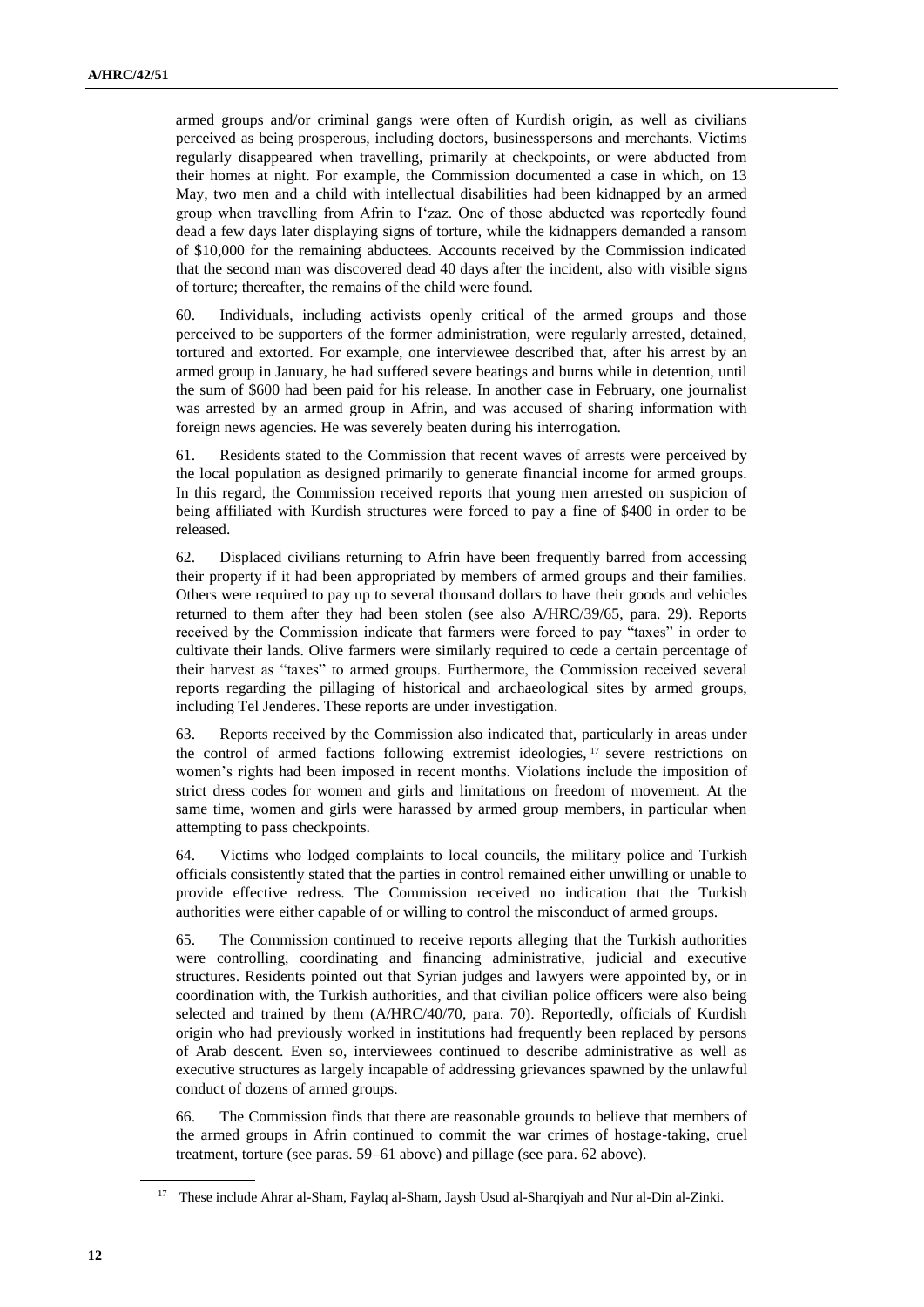## **B. Government-held areas**

67. Throughout areas under the control of government forces, including Rif Dimashq and Dar'a Governorates, the Commission continued to receive accounts of arbitrary detention and enforced disappearances (A/HRC/40/70, paras. 73–77). In Yabrud and Qalamun (Rif Dimashq), for example, dozens of men aged between 20 and 25 years were arrested and forcibly disappeared during the period under review.

### *Dar'a*

68. Upon capturing Dar'a Governorate from armed groups in late July 2018, government forces imposed a "reconciliation" process on civilians who had decided to remain in the area.<sup>18</sup> Specifically, all civilians were required to sign an oath of loyalty, a copy of which the Commission recently obtained. Stipulations included numerous infringements of key human rights, including the right to peaceful assembly. Furthermore, civilians were made to reveal the names of anyone who had elected to be evacuated from the area, as well as the contact details of human rights activists. Throughout the latter half of 2018, a committee went to villages throughout Dar'a in order to make civilians sign the document, they were only given minutes to read and sign it.

69. In connection with the "wanted lists" compiled largely on the basis of the intelligence gathered by government forces in the manner described above, the Commission received accounts of enforced disappearances throughout Dar'a Governorate, with the majority of victims being humanitarian workers deemed to have "betrayed the country" for documenting attacks by the Government. Multiple interviewees noted that the 4th Armoured Division of the Syrian army was controlling Dar'a. Describing the general security situation in Dar'a, interviewees reported that individuals connected with the 2011 uprising were being targeted by the 4th Armoured Division.

70. Beginning in mid-March, civilians in Dar'a city and Tafas became increasingly angry at the aforementioned mass arbitrary detentions of civilians and protested, demanding their release. In response, on 23 and 30 May, as well as on 12 June, government forces released some 61 individuals from prison. Investigations are ongoing.

71. In addition to arbitrary detention and enforced disappearances, the general humanitarian situation in Dar'a remains bleak. Services and utilities, including electricity, water and gas, are unavailable for the vast majority of inhabitants. In most villages, gas cylinders are either unavailable or prohibitively expensive. One man reported that electricity was provided by the State for only two to three hours each day, while water was supplied every three days and only for a few hours, which was insufficient to meet even basic needs.

72. Children in Dar'a remain acutely vulnerable, in particular primary and secondarylevel schoolchildren, due to the influx of pupils returning to the governorate. Prior to the influx, schools throughout Dar'a had, on average, 25 to 30 children in each class. However, those figures have recently doubled. As many schools have been affected by hostilities, schools have begun operating in shifts in those buildings that can still hold classes. In addition, numerous teachers fled when government forces took control of the area in July 2018, leaving unqualified individuals to teach pupils. Although it is commendable that the Government has accepted the educational certificates issued by armed groups for younger children, it is apparently refusing to acknowledge those issued to students in grade 9 and above. This is forcing thousands of students to repeat classes and retake examinations.

#### *Duma, eastern Ghutah*

73. The overall situation for civilians in Duma, eastern Ghutah (Rif Dimashq), also remains critical. Interviewees described the presence of checkpoints located approximately every 200 metres throughout Duma, erected by government forces to restrict and control the movement of civilians who wish to exit the area. The vast majority of residents require

<sup>&</sup>lt;sup>18</sup> On oaths of loyalty and reconciliation, see also A/HRC/36/55, paras. 20–22.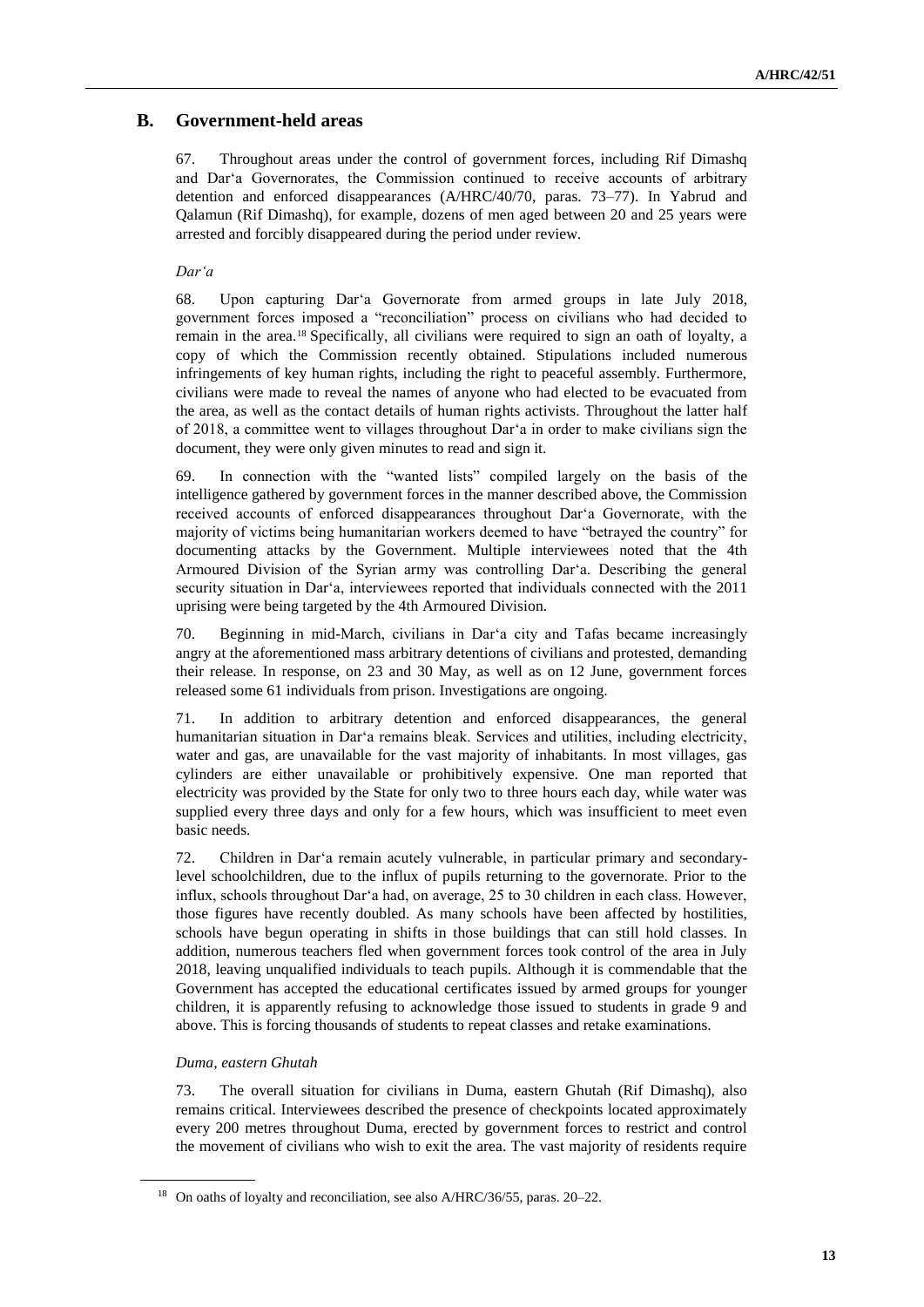approval to move from Duma to Damascus. In the event residents are granted permission to commute to Damascus, they are required to leave their identification documents with government soldiers at the checkpoints. One man noted that soldiers manning the checkpoints had a computerized system for tracking the movements of civilians who entered and exited Duma.

74. Several interviewees echoed the pervasive sense of fear among residents in government-held areas, whereby civilians witnessed others being arrested for communicating with their relatives in the north or abroad.<sup>19</sup> In Duma, civilians spoke of being monitored by government forces, noting that their phones were tapped and constantly monitored. In an effort to maintain their privacy, many residents throughout eastern Ghutah admitted to using single-use SIM cards.

75. The State is not supplying electricity to residential areas in Duma. Some residents noted how water supplied to the area was not potable. As in Dar'a, the situation of children is also critical, with residents in Duma reporting that large numbers of children are begging in the streets, selling bread and peanuts, or working on construction sites. Others spoke of the disparate impact poverty had on girls, noting that girls as young as 13 years had been "offered" for marriages as a second or third wife to older men.

## **C. Displacement**

76. The Syrian conflict has displaced approximately 13 million civilians, including 6.7 million refugees and 6.2 internally displaced women, men and children. Uprooted from their homes and forced to leave everything behind, many continue to endure serious violations of their basic human rights. Attacks against medical and educational facilities, in addition to constraints on humanitarian access and the destruction of food supplies, have further compounded the plight of those fleeing and exacerbated their vulnerabilities.

77. The majority of those displaced are women and children who remain adversely affected by the conflict. In the context of displacement and beyond, women and girls face higher risks of exploitation and abuse. Persons with disabilities and older persons encounter significant protection and assistance concerns when relocated to settlements in which access to services is severely limited. Displacement, moreover, amplifies pre-existing gender inequalities and exacerbates gendered harms.

#### *Rukban camp*

78. After nearly four years of living in continuously deteriorating conditions and one-off aid deliveries,<sup>20</sup> some 16,000 women, men and children left the Rukban camp following a series of evacuations organized between late March and May. Evacuees described to the Commission that they had to pay for their transportation, including for their livestock and other items, to leave Rukban to travel to areas controlled by the Government. From there, civilians were then bussed out in batches and processed through security screening before reaching destinations in Homs Governorate.

79. Those lacking financial resources or otherwise unable to secure transportation out of Rukban remained behind, languishing in desperate conditions amid a wasteland. Women and girls have been affected disproportionally by rampant sexual and gender-based violence and exploitation. The situation of children is particularly extreme, with the majority of boys and girls in the camp having missed school for almost five years, in addition to those whose births were never officially registered with the competent authorities. Food, medicine and other life-saving supplies are no longer available.

80. The decision to leave, moreover, appears to be motivated by meagre prospects of further humanitarian deliveries and the increasing number of preventable deaths – including

<sup>19</sup> See International Covenant on Economic, Social and Cultural Rights, art. 10 (3).

<sup>&</sup>lt;sup>20</sup> The last joint humanitarian convoy to Rukban camp by the United Nations and the Syrian Arab Red Crescent took place on 6 February. It consisted of food, health and nutritional supplies, vaccines, educational supplies and other items.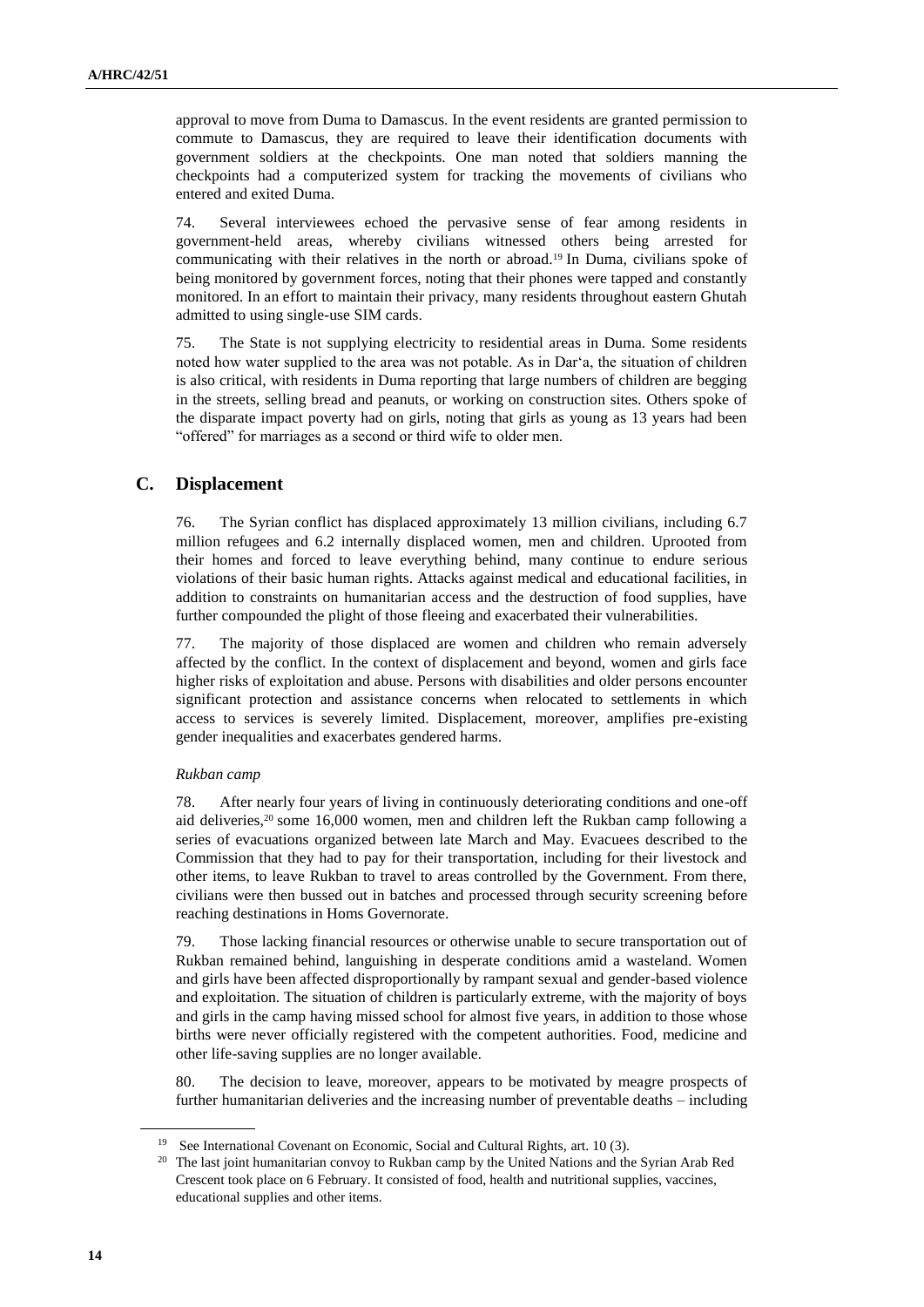of infants – following the closure of supply routes previously used by civilians to smuggle food and medicine. Ongoing violations throughout government-held areas impede the right of civilians to voluntary return, in safety and dignity, to their original or another destination of their choice.<sup>21</sup>

#### *Al-Hol camp*

81. Between January and March, SDF and United States-led international coalition forces intensified attacks in eastern Dayr al-Zawr Governorate, targeting the last ISIL strongholds (paras. 26–33 above). As a result, tens of thousands of individuals, including ISIL fighters and their family members, were encircled in an area no larger than some 500 square kilometres, in which resources were already scarce and services largely non-existent. Stranded, witnesses recounted how they lived in tents, subsisting with almost no food or water, and continuously moving in order to escape near-constant aerial and ground bombardment, which caused scores of civilian casualties. In some instances, ISIL terrorists prevented individuals, including family members and Yazidi women, from fleeing the area. Female survivors of the last battles in Baghuz consistently reported being able to escape only after their husbands had been killed in the fighting. Escapees, mostly women, children and older persons, described being compelled to flee through open fields in harsh winter conditions, often only at night, and forced to hide to survive, with limited access to food and water.

82. In response to the influx of displaced individuals from Baghuz, SDF established temporary managed sites some 700 metres away from the front lines – in violation of international humanitarian law<sup>22</sup> – where escaping individuals were held with limited access to medicine and sanitary services for up to two days, pending completion of screening procedures. Men and boys as young as 12 years of age, perceived to be ISIL militants, were separated from women and children, and transferred to detention sites in which most are still being held, without adequate judicial guarantees in conditions conducive to detainee abuse.

83. Women and children, including the wounded and sick, were then crammed into open-air pickup trucks and transferred en masse to Al-Hol camp, in which – by the end of the offensive in March – approximately 73,000 individuals, 92 per cent of whom were women and children, were living. At least 390 preventable deaths were recorded, mostly due to pneumonia, dehydration or malnutrition, primarily affecting boys and girls as young as 5 years old, either en route to Al-Hol or shortly after arrival. Living conditions remain deplorable, with interviewees repeatedly stating how, as at the managed sites, screening procedures often delayed medical assistance despite the presence of visibly ill children, older persons and persons with disabilities, as well as pregnant women and new mothers. Tents were flooded by torrential rains, while dysentery, infections and skin diseases became rampant, compounding the long-term consequences of acute malnutrition. By the end of June, some 800 families had returned to Raqqah Governorate, while other encamped individuals had been transferred to countries in which they might be subject to torture, illtreatment or the death penalty in violation of the principle of non-refoulment. At the time of writing, some 70,000 persons subsist in Al-Hol camp.

84. Separated from the general population, some 11,000 family members of foreign ISIL fighters are being housed away from food and health points that serve the other residents of the camp. Guarded and fenced off, many described being denied food and prevented from accessing medical care, including for their infant children (some of whom bore visible shrapnel injuries, suffered acute malnutrition and/or eventually perished). SDF holds family members of ISIL fighters in at least two other similar camps, namely Al-Roj (Hasakah Governorate) and Ayn Isa camp (Raqqah Governorate). Incidents of the harassment of encamped women by armed SDF guards are under investigation.

<sup>21</sup> See Guiding Principles on Internal Displacement, principle 28.

<sup>22</sup> See Henckaerts and Doswald-Beck, *Customary International Humanitarian Law*, rule 121, which states that "persons deprived of their liberty must be held in premises which are removed from the combat zone and which safeguard their health and hygiene".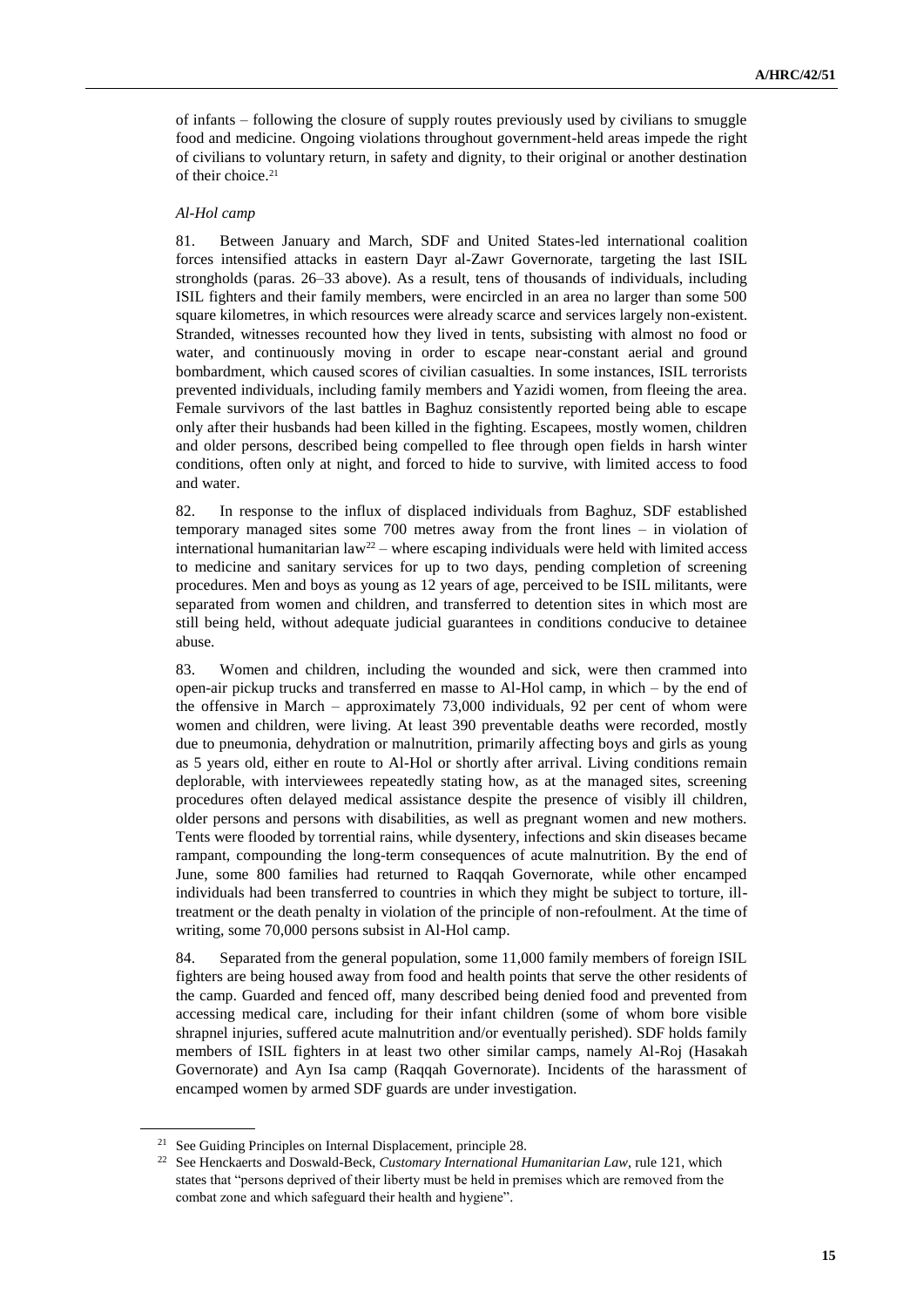85. As many of their countries of origin initially refused to repatriate them, most families of foreign ISIL fighters, including children, are being held in limbo by SDF. Subsequently, women and children remain at higher risk of further radicalization, especially given the absence of age- and gender-sensitive rehabilitation programmes. Several instances of attacks inflicted by radicalized women against other encamped female residents have also been reported, including beatings, harassment and the burning of tents of women perceived to be "infidels". Approximately 3,500 children, including 502 who are unaccompanied, subsist in the camp, many of whom were born to foreign fighters, including as a result of rape. As in the case of their mothers, the majority lack identification documentation, which in turn jeopardizes their rights to a nationality,  $^{23}$  hinders family reunification processes and puts them at higher risk of exploitation and abuse.

86. Along with ISIL family members, a large number of Yazidi women, girls and boys surfaced from the last ISIL stronghold in Baghuz and were taken by SDF to Al-Hol camp. Often accompanied in the camp by the families of their captors, many concealed their ethnic and religious identities fearing retaliation by ISIL supporters and threats that the group might return. Others feared that the stigma emanating from the myriad atrocities committed against them, including sexual slavery and rape, $24$  would exclude them from the Yazidi community, as they had often been told by ISIL fighters while in captivity.

87. A decision issued by the Yazidi Supreme Spiritual Council<sup>25</sup> announced that rescued Yazidi women would be accepted back into their community, although without their children born to ISIL fighters as a result of rape.<sup>26</sup> Survivors who sought to return faced the painful dilemma of either leaving their children in orphanages in the Syrian Arab Republic or be exiled from the community. Scattered in makeshift camps in the east of the Syrian Arab Republic, some Yazidi survivors were confined with the family members of their captors, further exacerbating the trauma of their experiences. After having suffered multiple violations, and with unclear prospects of returning to their community, Yazidi women and children in Al-Hol camp endured limited access to the health care, psychological support and trauma therapy necessary for their recovery.

88. When Yazidi survivors described the crimes that they had experienced and witnessed, it is the loss of identity and sense of belonging, in addition to fear, harm and pain, that emerged as the most common narrative among them, in particular for Yazidi girls. Yazidi boys narrated similar accounts, in addition to denying their ethno-religious origins and forgetting their birth families, names and mother tongue. The trauma of these experiences was compounded in cases of family separation when mothers, as members of the group, had to give up their children born in captivity to orphanages in order to re-enter their community. In some instances, that "choice" contributed to the reluctance of Yazidi mothers to leave Al-Hol camp, further alienating them from their communities. With most Yazidi survivors forced into Al-Hol and similar internment camps in the east of the Syrian Arab Republic, the long-term effects of genocidal harm further challenge the precarious existence and unique characteristics of the Yazidi as an ethnic and religious minority group, $27$  as well as the intangible aspects of their culture, such as traditional practices and rites, among others.<sup>28</sup>

<sup>&</sup>lt;sup>23</sup> See the International Covenant on Civil and Political Rights, art. 24, and the Convention on the Rights of the Child, art. 7.

<sup>&</sup>lt;sup>24</sup> The Commission has previously reported on the crimes committed against Yazidi women and girls taken into ISIL-held areas in the Syrian Arab Republic. See conference room paper "'They came to destroy': ISIS crimes against Yazidis" (A/HRC/32/CRP.2). Available from [www.ohchr.org/EN/HRBodies/HRC/IICISyria/Pages/Documentation.aspx.](http://www.ohchr.org/EN/HRBodies/HRC/IICISyria/Pages/Documentation.aspx)

<sup>&</sup>lt;sup>25</sup> On 24 April, the Yazidi Supreme Spiritual Council issued a declaration accepting all rescued survivors. The decision was, however, reversed three days later to exclude children born to ISIL fighters.

<sup>&</sup>lt;sup>26</sup> See generally A/HRC/32/CRP.2.

<sup>&</sup>lt;sup>27</sup> Global Justice Center, "Beyond killing: gender, genocide, and obligations under international law" (New York, 2018).

<sup>&</sup>lt;sup>28</sup> Convention for the Safeguarding of the Intangible Cultural Heritage, art. 1.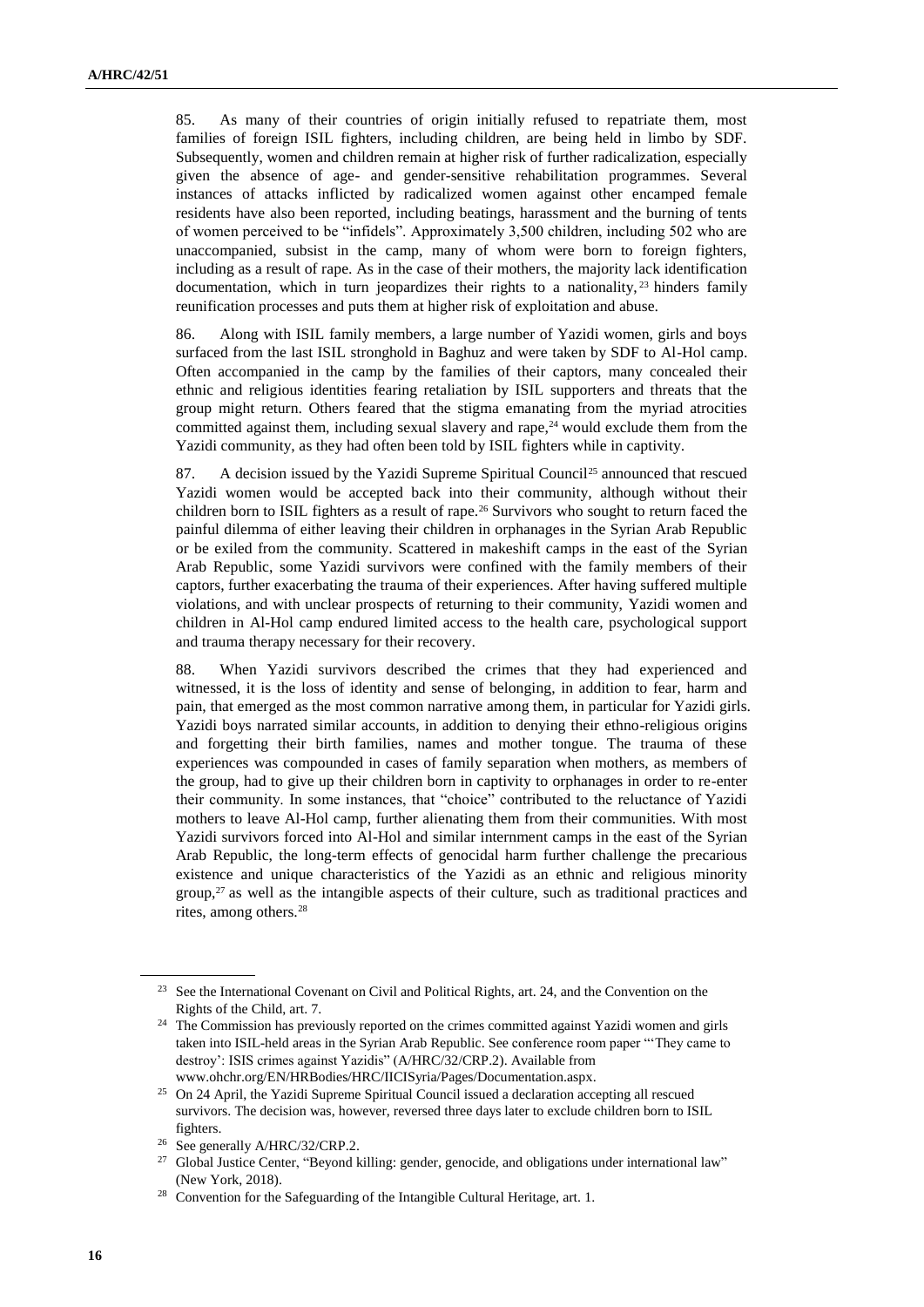## **D. Gendered harms**

89. Syrian women, men, girls and boys have witnessed myriad conflict-related violations, including indiscriminate attacks, unlawful siege warfare, widespread detention and disappearances, in addition to the destruction of key civilian infrastructure, attacks on residences and food supplies. Gender roles, and the inequalities that underpin them, have fuelled and amplified the impact of these violations, inflicting multifaceted harms upon survivors, thereby shaping differently their negative experiences. For example, although gendered harms clearly encompass physical and bodily harm, they often also encompass unacknowledged harm, including distinctive socioeconomic and moral harms, which impact negatively the exercise of a broad range of human rights.

90. Large-scale offensives carried out by all parties affected the continuation of service provision and further impacted civilian infrastructure, often rendering it non-operational without the possibility of repair. In Idlib, access to agricultural lands for women, and in particular those female-headed households in need of securing a sustainable livelihood, has been severely affected following fires that burned tens of thousands of crops and wheat fields. With numerous medical facilities being damaged or completely destroyed by hostilities, many women were forced to give birth in olive fields without the necessary prenatal and postnatal assistance. While services were gradually restored in certain areas in eastern Ghutah, in others they remained largely inexistent. Compounded by the fragile economic situation and the general absence of the rule of law and of protection mechanisms, increased intimate partner violence, especially in Idlib, intensified during the period under review and contributed to rampant child marriage, in particular in eastern Ghutah, to alleviate financial burdens. Interviewees, many of them widows who had lost their spouses as a result of the war, consistently explained that, by doing so, they protected their daughters' "honour" and, by extension, the reputation of the family. A 12-year-old-girl with physical disabilities was married off in Duma for similar reasons.

91. During the period under review, rape and other forms of sexual violence continued to occur. Sexual violence has played a prominent role in the conflict, owing to the fear and threat of rape and the violence committed.<sup>29</sup> The Commission is currently reviewing reports of rape and sexual violence against women, including returnees, men and lesbian, gay, bisexual, transgender and intersex civilians that have allegedly been perpetrated in government-controlled areas. Investigations are ongoing.

92. Gendered harms also manifest themselves in the exercise of key rights. In the Syrian Arab Republic, female-headed households have been rapidly increasing as a result of the widespread and systematic arrest and disappearance of men and boys above the age of 15 years by pro-government forces, primarily government forces.<sup>30</sup> The death of many of those men and boys went undocumented, leaving family members unable to access any documentation proving the death of their loved ones. Without an official death certificate, women were unable to move forward with the legal aspects of the deaths, which, in turn, impeded inheritance and custody rights and severely restricted freedom of movement, in particular of travel abroad with minor children. Syrian women described that, in order to secure these rights, many were forced to pronounce their spouses dead after four years, or claim abandonment after one year.<sup>31</sup>

93. Syrian women, moreover, faced difficulties in registering their children. As Syrian nationality is conferred to a child through his or her Syrian father,  $32$  Syrian women encountered obstacles when proceeding administratively with civil registration in the

<sup>&</sup>lt;sup>29</sup> See conference room paper "'I lost my dignity': sexual and gender-based violence in the Syrian Arab Republic" (A/HRC/37/CRP.3). Available from

[www.ohchr.org/EN/HRBodies/HRC/IICISyria/Pages/Documentation.aspx.](http://www.ohchr.org/EN/HRBodies/HRC/IICISyria/Pages/Documentation.aspx)

<sup>&</sup>lt;sup>30</sup> See, e.g., the Commission's "Death notifications in the Syrian Arab Republic", 27 November 2018; and also the conference room paper (A/HRC/31/CRP.1) "Out of sight, out of mind: deaths in detention in the Syrian Arab Republic". Available from [www.ohchr.org/EN/HRBodies/HRC/IICISyria/Pages/Documentation.aspx.](http://www.ohchr.org/EN/HRBodies/HRC/IICISyria/Pages/Documentation.aspx)

<sup>31</sup> See Syrian Law of Personal Status, arts. 109 and 205 (2).

<sup>32</sup> See Legislative Decree No. 276, art. 3.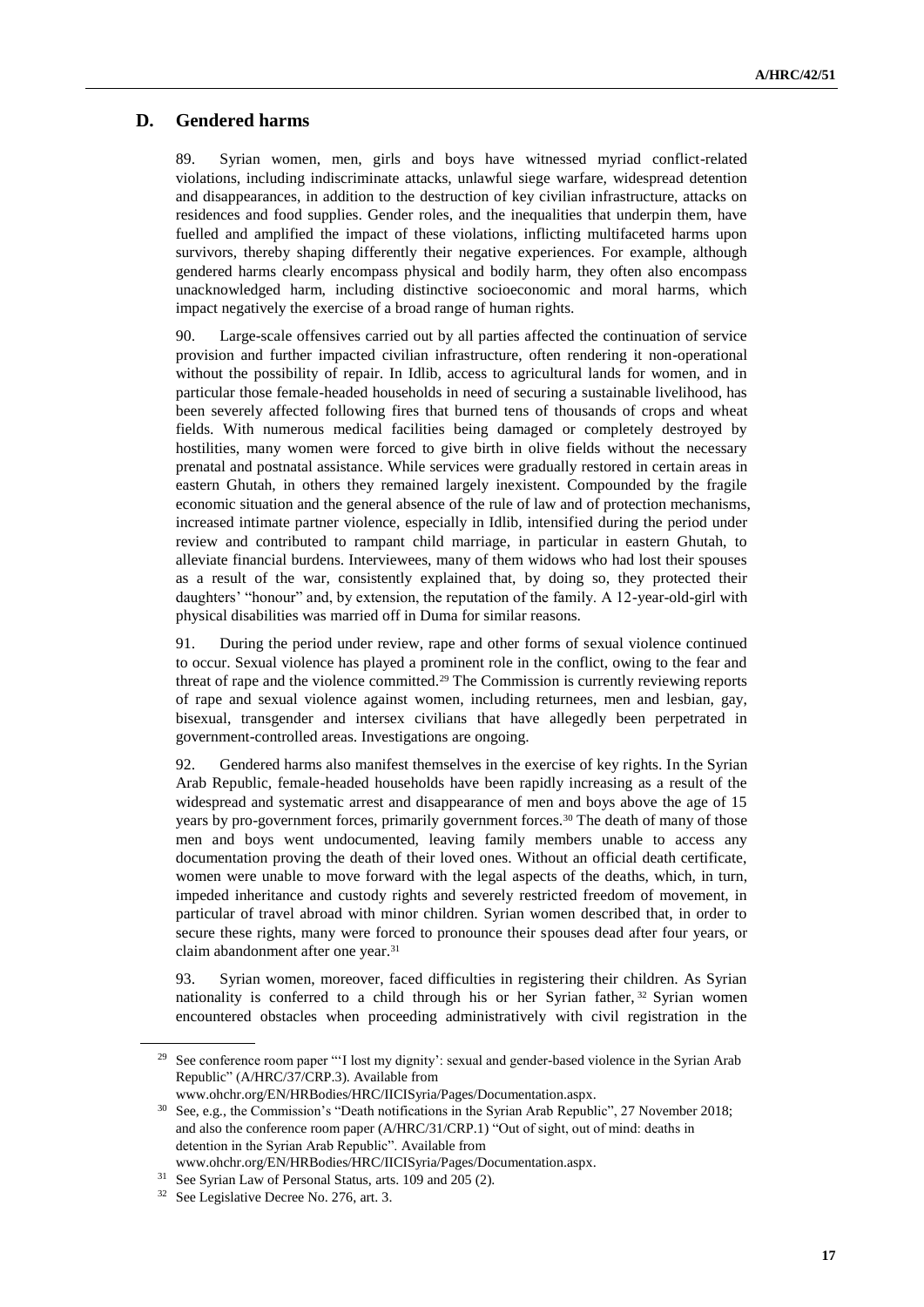absence of the father. Despite legal provisions enabling women to confer Syrian nationality without proving a legal link to the father, including children born out of wedlock, such as in cases of rape,<sup>33</sup> this appeared rarely to be the case, likely owing to social norms and the stigma attached.

94. For example, at the beginning of June, at least 800 families, including Syrian women and children with familial links to foreign ISIL fighters, left Al-Hol camp for Raqqah Governorate. Interviewees described how attempts to register and confer nationality to their children born to foreign fighters before government civil registry offices in Hama Governorate had been largely unsuccessful. Far from being in the best interest of the child, the effects of such decisions substantially limited children's access to health and education, and increased the risks of child exploitation, abuse and trafficking.

95. Women and girls with physical and intellectual disabilities have also been adversely affected by the conflict. In Idlib Governorate, women and girls with disabilities – severely impacted by the lack of economic opportunities – were forced to relocate to Atma cluster camps, run by the "Salvation Government" affiliated with Levant Liberation Organization terrorists. One woman with an amputated leg described the dire living conditions she and her four minor children lived in, without humanitarian assistance and the specialized services indispensable for her movement.

# **VI. Recommendations**

96. As the conflict in the Syrian Arab Republic continues to evolve, it has resulted in the active intervention of a number of Member States in support of and in opposition to the Government through both direct actions on the ground, and through the provision of logistical, material and financial support to non-State armed groups.

97. The Commission reiterates the recommendations made in its previous reports, with particular emphasis on the protection of civilians, including displaced populations, especially in areas in which there are ongoing hostilities.

98. **The Commission recommends that the Government of the Syrian Arab Republic:**

(a) **Ensure unconditional and sustained access to humanitarian and medical relief for civilians in need and guarantees for the protection of aid and health workers;**

(b) **Assure protection and assistance to displaced and returnee women and girls, including their access to health and other basic services, as well as key rights, such as property and documentation, are addressed in an effective and sustainable manner;**

(c) **Allow unconditional access for independent monitors and humanitarian organizations to all places of detention and release any arbitrarily detained persons, particularly women and children;**

Take all feasible measures, under Security Council resolution 2474 **(2019), to account, search and reveal the fates of those detained and/or disappeared, and further establish an effective channel of communication with families, in particular female spouses, to ensure that their legal, economic and psychological needs are addressed adequately;**

(e) **Implement the recommendations of the Committee on the Elimination of Discrimination against Women, including general recommendation No. 30 (2013) on women in conflict prevention, conflict and post-conflict situations; and recognize its obligations under Security Council resolutions 1325 (2000) and 2122 (2013), reaffirming the need to protect women and girls from sexual and gender-based violence;** 

<sup>33</sup> Ibid. art. 3 (b).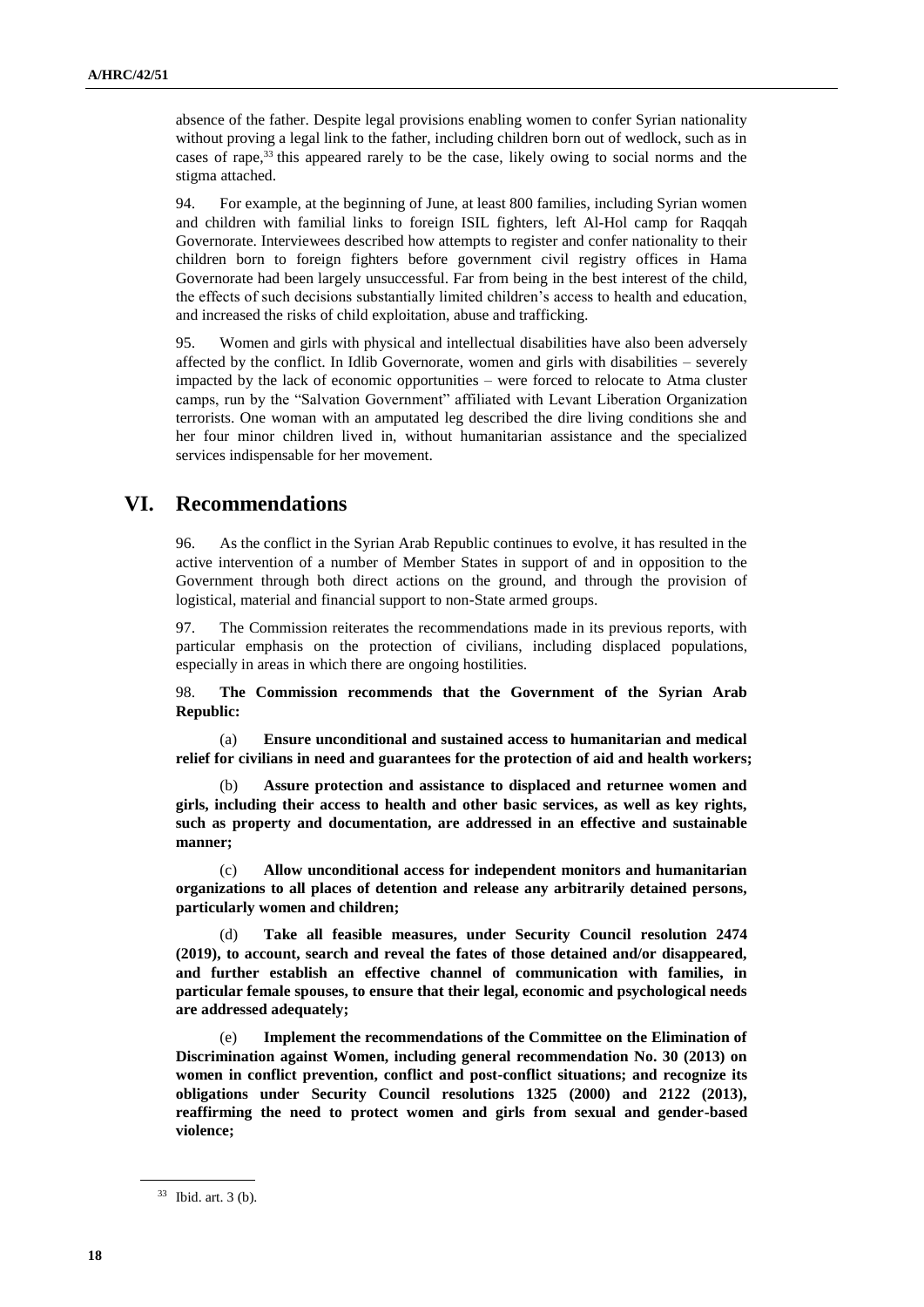(f) **Ensure that civilians with disabilities have access to services, including education and health care. In addition, there is a need for reintegration, rehabilitation and psychological support to see that their specific needs are effectively addressed, in particular those of women and girls with disabilities, in accordance with Security Council resolution 2475 (2019).**

99. **The Commission recommends that the international community:**

(g) **Comply with obligations to respect and to ensure respect for the Geneva Conventions relating to the protection of victims of international armed conflict, to refrain from providing arms, funding or other forms of support to parties to the conflict when there is an expectation that such support may be used to perpetrate violations of international law, including sexual and gender-based violence, in accordance with Security Council resolution 2467 (2019), as well as resolution 41/20 of the Human Rights Council;**

(h) **Ratify treaties that promote respect for international humanitarian law and international human rights law when transferring arms, in particular the Arms Trade Treaty, which entered into force in 2014;**

(i) **Suspend economic sanctions that directly harm the Syrian population, in particular the realization of children's rights;**

100. **The Commission recommends that the United States-led international coalition forces and SDF:**

(j) **Review and strengthen current operational and tactical protocols to prevent civilian casualties, particularly in the context of aerial attacks carried out in support of SDF and/or international military forces;**

(k) **Conduct post-operation reviews and investigations, and ensure transparency by publishing results, following allegations of civilian casualties from aerial and night search operations, with a view to identifying broader patterns of harm, improving operational practice and promoting accountability, and ensuring adequate and prompt reparations;**

(l) **Allow unconditional access for independent monitors and humanitarian organizations to all places of detention, and release any persons detained arbitrarily, particularly women and children;** 

(m) **Ensure that all children under the age of 18 years are detained only as a measure of last resort and, in such exceptional cases, are held for the shortest appropriate period of time, and that they are kept separate from adult detainees.**

101. **In the north-west of the Syrian Arab Republic, and particularly in the demilitarized zone, the Commission recommends that all parties:**

(n) **Cease attacks on civilians and civilian objects, in accordance with their obligations under international humanitarian law and Security Council resolution 2286 (2016), and in particular against medical facilities, personnel and transport;**

(o) **Prioritize seeking a sustainable solution to the current crisis in the demilitarized zone through an inclusive and Syrian-led political process according to Security Council resolution 2254 (2015);** 

(p) **Implement the memorandum on the stabilization of the situation in the Idlib de-escalation area signed by the Russian Federation and Turkey on 17 September 2018.**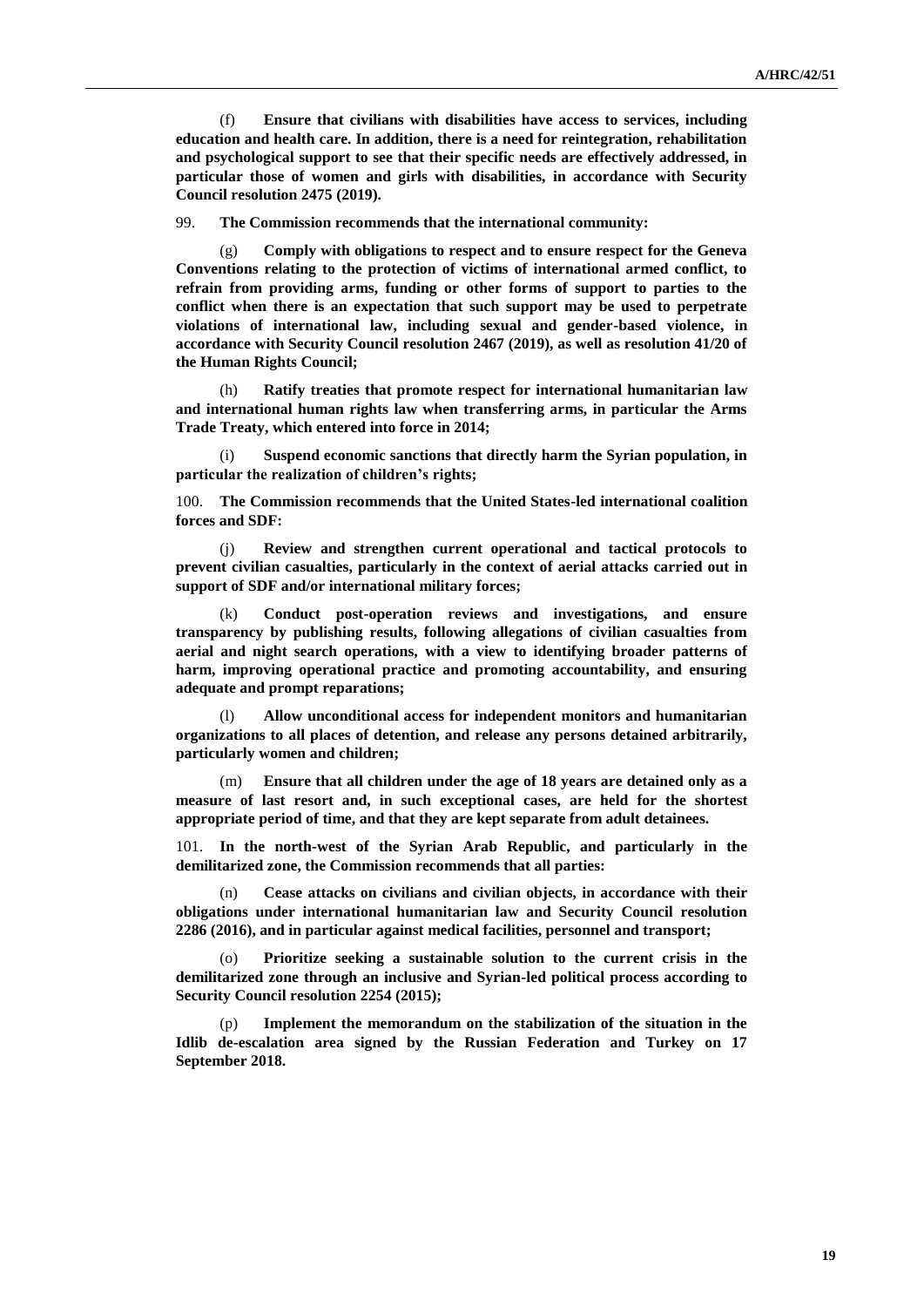# **Annex I**

#### 42°E. Aug  $38^{\circ}E$  $39^{\circ}E$ Mardin  $41^{\circ}E$  $40^{\circ}E$ Viranșel nliurfa  $K_{12}$ Al Malika **SYRIAN ARAB REPUBLIC**  $37°N$ TURKEY Al Qāmīshli Maydān Ikbiz l Abu Ra's al 'Ayn Jarāblus  $\sigma$ Tall Tamı  $\mathbf{G}$ Tall al Abyad Al Hasaka Manbij Afrin $\overline{\circ}$ Karatas A'zaz Tall 'Afar Sinjar Uluçi Al Bab AL HASAKAH Halab (Aleppo) **ARRAQQAH** As Safira  $36°N$ Harim Harim  $36°$ Ar Raqqah Madinat ath<br>Thawrah  $AL$ Shugur **ALEPPO** gur<br>IDLIB **CYPRUS** LĀDHIQĪY SYRIAN<br>ARAB REP. Al Lādhiqīyao At Tibni<sup>c</sup> **DAYR AZ-ZAWR** Dayr az Zawro **HAMĀH** OAs Sa'an MEDITERRANEAN TAR Hamāh (Hamath)  $35°N$ -Masyaf Al Mayādīn **IRAQ SEA Tartus** Ar Rastan As Sukhnah Safita O Hims (Homs) **HIMS** Tiyas Tarābulus (Tripol Tadmor<br>(Palmyra)  $\epsilon$ Abū Kamā Al Quşayr Jubayi LEBANO Al Qaryatayr  $\ddot{\circ}$ National capital  $34°N$ An Nabk  $34°N$  $\odot$ Provincial capital Yabrud Bayrüt (Beirut) nie<br>Az Zabadānī  $\circ$ Town, village Sab' Ābār Zabadānī<br>At Tall Qutayfah  $\star$ Airport Said International boundary Comashq (Damascus) Provincial boundary Aţ Ţanf Expressway **DIMASHQ** Şür (T Al Qunaytirah Main road tirah Ar Rutbal Secondary road  $33°N$ DAR'A- $-33^{\circ}$ Railroad QUNAYTIRAH Shahba Izra'<sub>o</sub> Oil pipeline Haifa As Suwayda' Dara & Suwayda JORDAN 20 40 60 80 100 km **ISRAEL**  $\overline{20}$  $40$  $60 \text{ mi}$ Salkhad  $36^{\circ}E$  Al: Ma 38°E  $39.5 - 1$  $40^{\circ}E$  $41^{\circ}E$  $42^{\circ}E$  $\frac{35}{4}$ Map No. 4204 Rev. 3 UNITED NATIONS<br>April 2012 Department of Field Support<br>Cartographic Section

# **Map of the Syrian Arab Republic**<sup>1</sup>

<sup>&</sup>lt;sup>1</sup> The boundaries and names shown and the designations used on this map do not imply official endorsement or acceptance by the United Nations.